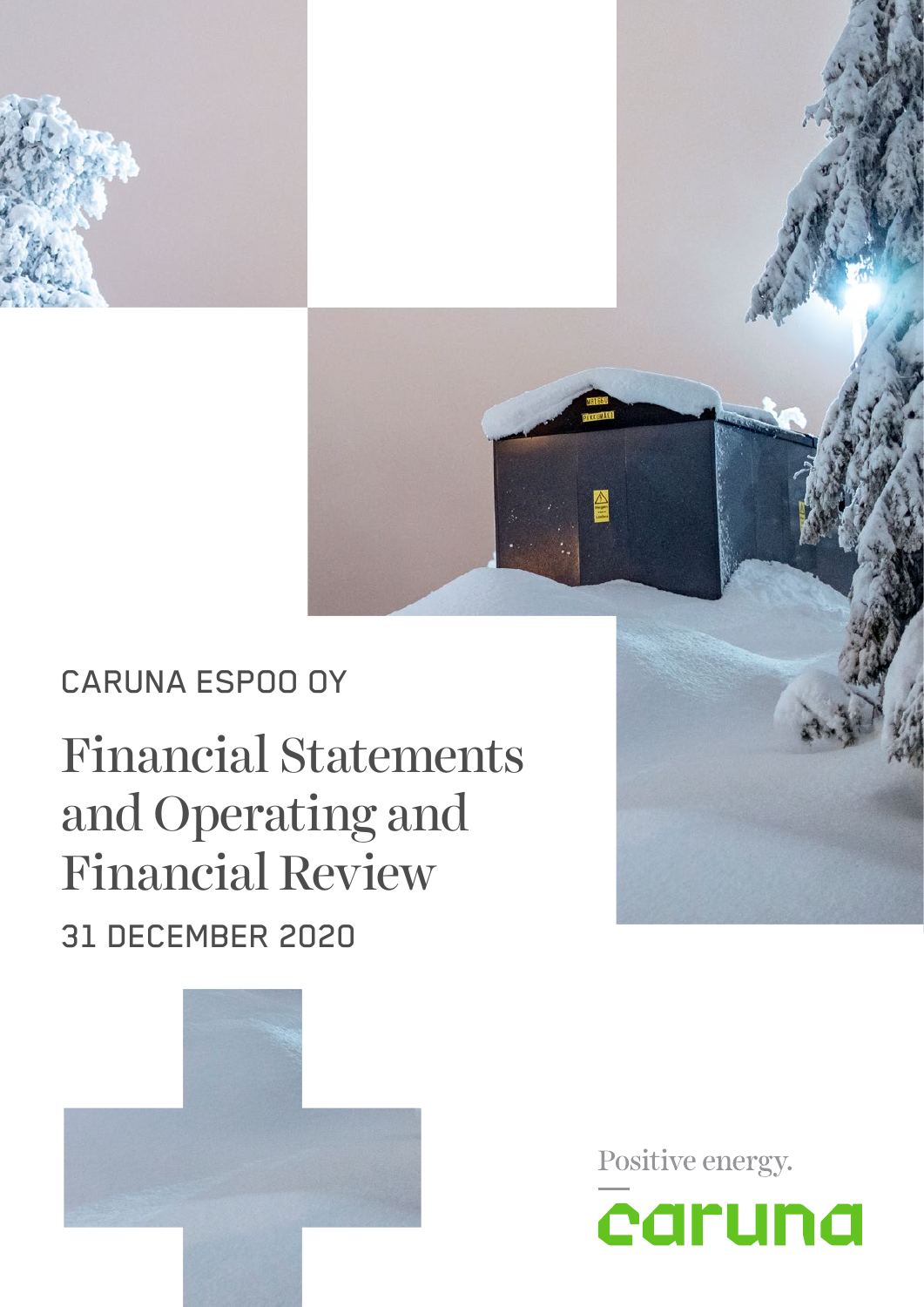## **Contents**

### Financial period 1 January 2020–31 December 2020

- Operating and Financial Review
- Profit and loss statement
- Balance sheet
- Cash flow statement
- Notes
- Signatures
- Auditor's note
- List of ledgers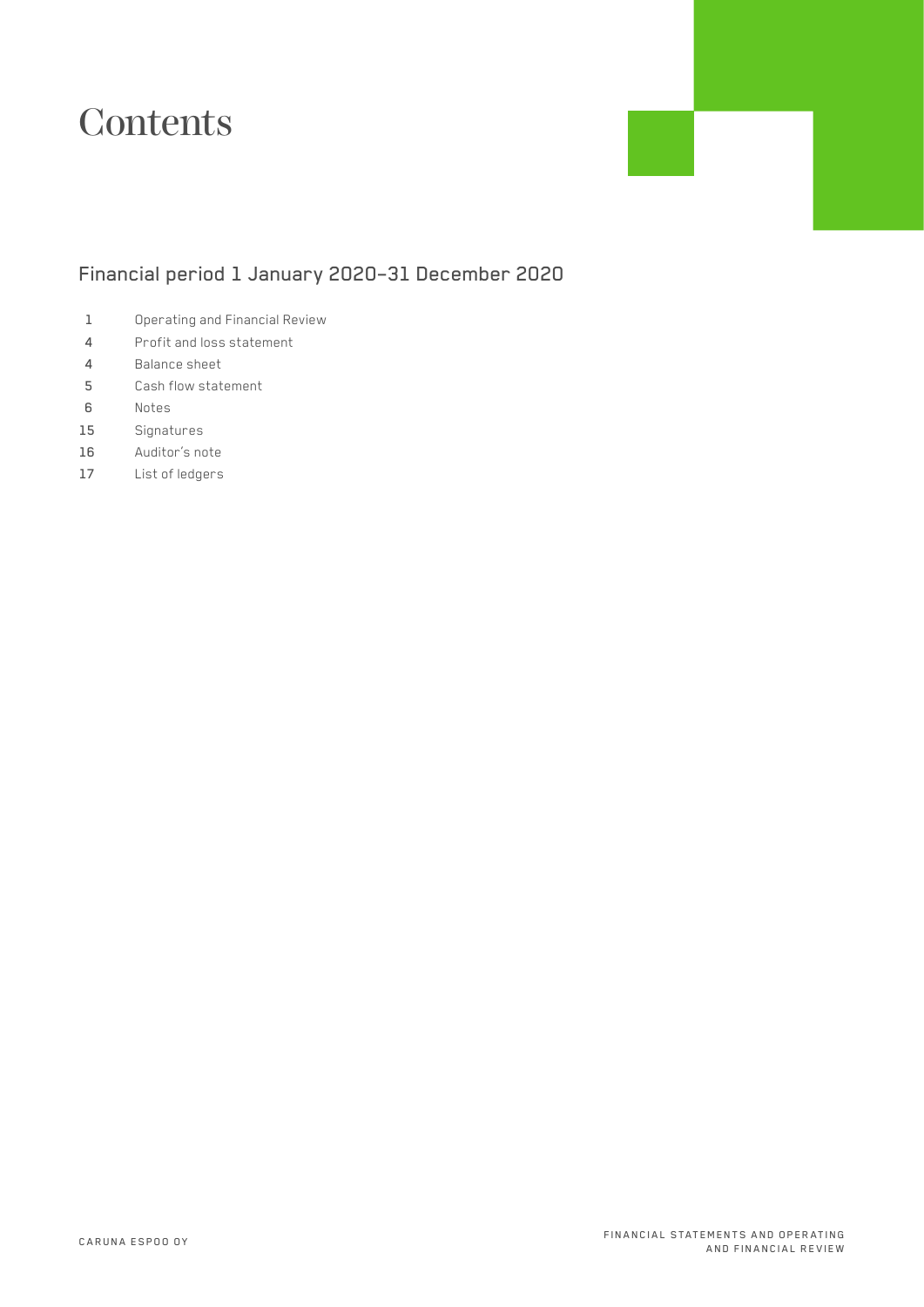## Operating and Financial Review for 2020 by Caruna Espoo Oy's Board

Caruna Espoo Oy belongs to Caruna Group (Caruna). Caruna Espoo Oy is engaged in regulated electricity distribution network operations and high-voltage electricity distribution network operations on the electricity networks it owns and is a distribution network and high-voltage distribution network company as referred to in the Electricity Market Act, within its area of responsibility.

### Key events during the financial period

In 2020, Caruna Espoo Oy's customer base grew by 2.8 per cent to 224 (218) thousand customers. The electricity supply volume during the year remained almost the same at 2.8 (2.9) TWh on Caruna Espoo Oy's distribution network and 0.1 (0.1) TWh on the high-voltage distribution network. The reliability of supply rate was 99.99 (99.99) per cent.

Approximately 400 (300) new solar power systems were connected to Caruna Espoo Oy's electricity network. By the end of the year, the number of small-scale producers was approximately 1,400 (1,000).

In 2020, Caruna Espoo Oy built approximately 400 (200) kilometres of low- and medium-voltage underground cable network. By the end of the year, 78 (76) per cent of the network was cabled.

### Financial development

In 2020, Caruna Espoo Oy's net sales amounted to EUR 85.9 (85.4) million, showing an increase of 0.5 per cent year-on-year. The increase in net sales was mainly due to the year-on-year growth in the number of new connections.

Variable costs, consisting of transmission costs and grid loss electricity purchases, increased slightly from the figure in 2019 to EUR 19.1 (18.4) million.

Operating expenses, including external services, employee costs and other operating expenses, were EUR 22.7 (21.9) million, which is almost the same as in 2019. Depreciation, amortisation and impairment amounted to EUR 17.5 (16.3) million. Depreciation, amortisation and impairment charges also include scrapping costs arising from dismantling overhead lines in a total amount of EUR 1.2 (0.6) million.

The company's operating profit was EUR 28.0 (30.1) million, and the profit for the financial period was EUR 0.2 (0.2) million. The company paid a group contribution of EUR 29.5 (23.6) million to its parent company, Caruna Networks Oy.

### Financial key figures

|                                     | 2020          | 2019 | 2018 |
|-------------------------------------|---------------|------|------|
| Net sales (EUR million)             | 85.9          | 85.4 | 85.0 |
| Operating profit (EUR million)      | 28.0          | 30.1 | 29.9 |
| Operating profit (% of net sales)   | 32.6          | 35.2 | 35.1 |
| Profit for the period (EUR million) | $0.2^{\circ}$ | 0.2  | 0.2  |
| Investments (EUR million)           | 21.4          | 22.8 | 26.0 |
| Return on equity (%)                | 16.2          | 17.5 | 17.5 |
| Equity ratio (%)                    | 49.7          | 51.9 | 50.9 |

### Business activities

Caruna Espoo Oy has approximately 8,100 kilometres of electricity network in its operating areas of Espoo, Kauniainen and Kirkkonummi, as well as in the City of Joensuu. The electricity supply volume during the year remained almost the same at 2.8 (2.9) TWh on Caruna Espoo Oy's distribution network and 0.1 (0.1) TWh on the high-voltage distribution network.

In 2020, Caruna Espoo Oy's customer base grew by 2.8 (2.8) per cent to 224 (218) thousand customers. A total of 700 (600) new connection contracts were signed.

The reliability of electricity supply is measured by the System Average Interruption Duration Index (SAIDI). The average interruption time in Caruna Espoo Oy's electricity distribution (SAIDI) was 32 (24) minutes per customer in 2020, and the reliability of electricity supply was 99.99 (99.99) per cent. The System Average Interruption Frequency Index (SAIFI) per customer was 0.66 (0.55) events.

Approximately 400 (300) new solar power systems were connected to Caruna Espoo Oy's electricity network. By the end of the year, the number of small-scale producers was approximately 1,400 (1,000).

Länsimetro Oy – the company extending the Helsinki metro line in Espoo – has new connections in Kivenlahti and Finnoo which were commissioned in 2020. The new connections for the Jokeri light rail line will be commissioned between 2020 and 2023.

There will be approximately six medium-voltage connections and approximately 45 low-voltage connections to the supply stations for the Jokeri light rail line. The medium-voltage connections will power the light rail line itself, and the low-voltage connections will supply the stops with electricity.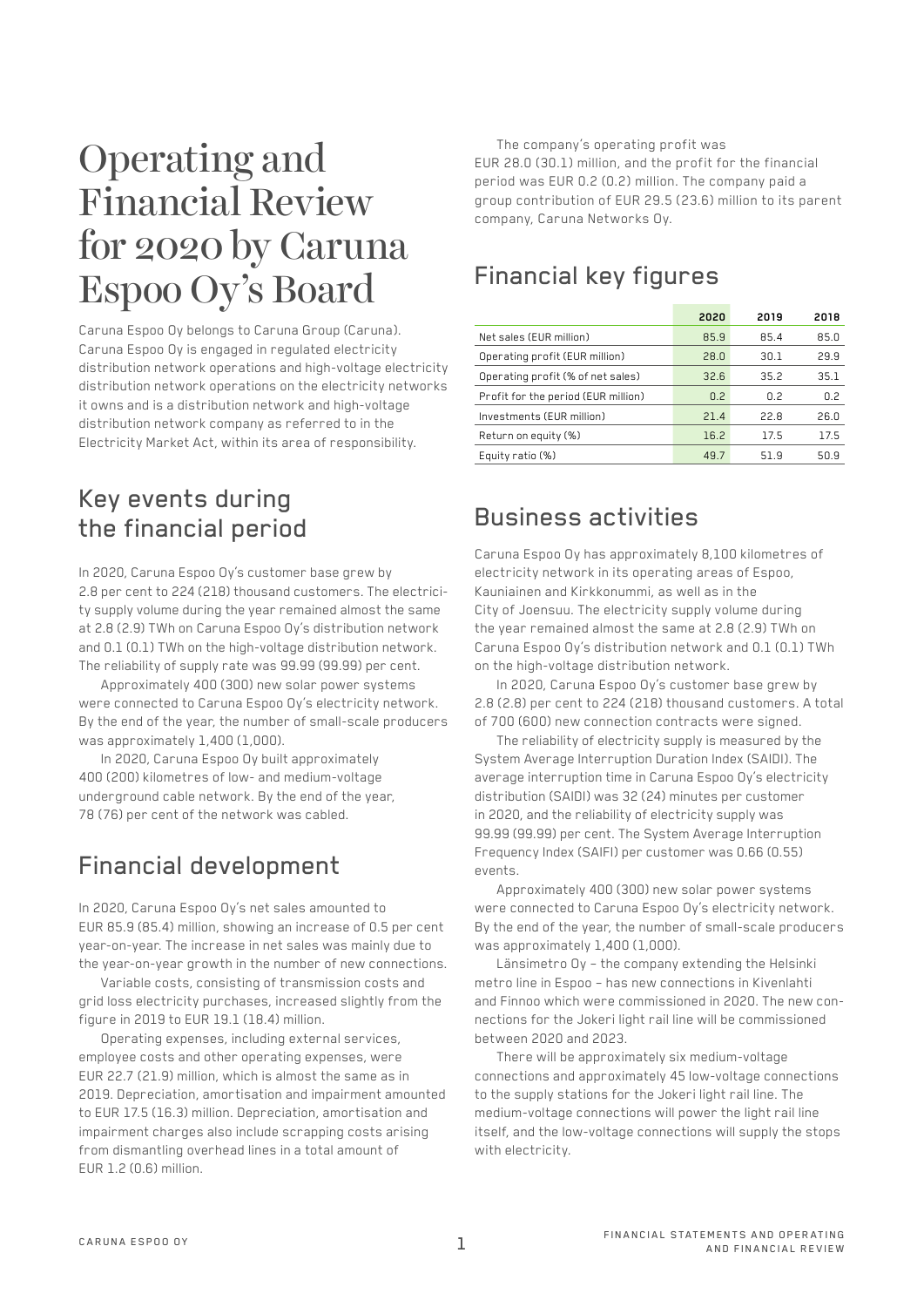The metro extension and the Jokeri light rail line will both significantly enhance the use of electric, low-carbon mobility solutions in Espoo.

In 2020, Caruna Espoo Oy built approximately 400 (200) kilometres of low- and medium-voltage underground cable network. By the end of the year, 78 (76) per cent of the network was cabled.

Planning of the Local Cable Project in Espoo, Kauniainen and Kirkkonummi began at the end of 2020. Over the fouryear term of the agreement, 500 kilometres of overhead lines will be replaced by underground cables. Construction will begin in autumn 2021.

Caruna Espoo Oy's investments during the financial period amounted to EUR 21.4 (22.8) million.

### Research and development

Caruna Espoo Oy had no research and development activities in between 2018 and 2020.

### Personnel

The average number of personnel employed by the company during the financial period was 7 (2019: 7 and 2018: 7) personnel, and it had 6 (2019: 7 and 2018: 7) employees at the end of the year. During the financial year, the company paid EUR 0.5 (2019: 0.5 and 2018: 0.6) million in wages and salaries.

More information on employees can be found in the corporate responsibility section of Caruna Group's annual report published at caruna.fi/en.

### Corporate responsibility

More information on corporate responsibility can be found in the corporate responsibility section of Caruna Group's annual report published at caruna.fi/en.

### Risks

Risk management is a part of Caruna's internal control system, and Caruna regularly assesses the strategic, operational and financial risks facing the Group. Risk management strives to ensure that any risks affecting the Group's business operations are identified, managed and monitored. The Group has taken out appropriate insurance policies that provide comprehensive cover for its operations.

#### STRATEGIC RISKS

Strategic risks include, among others, regulatory risk, that is, harmful and negative impacts on the regulatory environment, challenges in the operating environment, and the availability of financing and competent resources.

#### OPERATIONAL RISKS

The most significant risks to operations are related to abnormal weather conditions, supplier risk and safety. For example, abnormal weather conditions may affect the reliability of the supply and distribution network. The key means of preventing interruptions are to replace overhead lines with underground cables, manage the forests near overhead lines and develop remote network control. The operational risks are described in more detail in Caruna's annual report.

#### FINANCIAL RISKS

#### **LIQUIDITY RISK**

As part of Caruna Group, Caruna Espoo Oy utilises the corporation's committed credit limits and other credit facilities that it can use to balance liquidity in addition to funds from operations.

#### **CREDIT RISK**

Caruna Group's policies determine the credit rating requirements for customers and derivative financial instrument counterparties, as well as the investment transaction principles. A customer's supply or connection contract can include a collateral or advance payment to cover any contractual amounts that remain outstanding. Collaterals hedge against potential credit losses and the accumulation of credit losses is closely monitored. Credit losses amounted to EUR 0.2 (0.2) million in 2020.

#### **PRICE RISK**

The price risks related to grid loss electricity purchases will be hedged by signing physical electricity purchase agreements, where necessary.

### Board of Directors

The Annual General Meeting appoints the members of the Board of Directors for a term of office commencing at the Annual General Meeting and ending at the next Annual General Meeting.

The Board convened 9 times during the financial period. The Board members were Matti Ruotsala (Chair), Jouni Grönroos, John Guccione (until 1 August 2020), Gregory Kurth (until 27 March 2020), Michael McNicholas (as of 1 August 2020), Matthew Liddle, Niall Mills, Ellen Richardson (as of 27 March 2020) and Laura Tarkka. The deputy members were Ellen Richardson (until 27 March 2020), Nicolas Grant, Ines Grund (until 5 November 2020) and Agnieszka Gawron (as of 5 November 2020).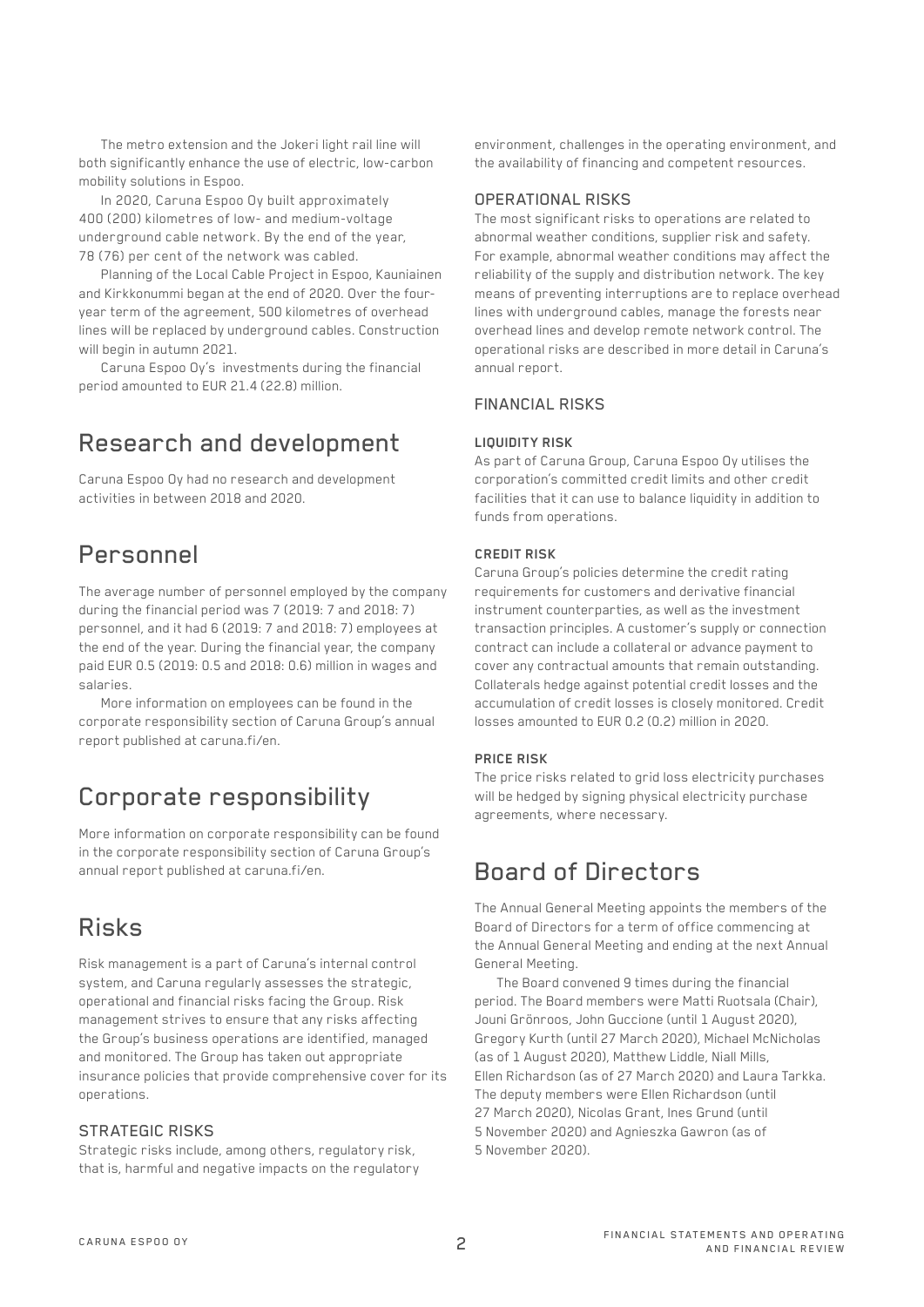Niall Mills, Ellen Richardson and Nicolas Grant resigned from the Board on 1 March 2021. The extraordinary general meeting held on 2 March 2021 and James Adam and Fredrik Lundeborg were elected as new members of the Board.

### Auditors

Caruna Espoo Oy's auditor was the audit firm Deloitte Oy, with Reeta Virolainen, Authorised Public Accountant, as the auditor with principal responsibility.

### Shares and ownership

The company has 10,000,000 shares, each carrying an equal right to a dividend and to the company's assets. Each share entitles its holder to one vote at a General Meeting.

### Key events after the financial period

In January 2021, the Government presented a draft bill for amending the Electricity Market Act. Caruna has made advance preparations for the amendments and will continue its detailed analysis of the impacts on Caruna's companies.

Ontario Teachers' Pension Plan Board (Ontario Teachers') and KKR acquired each a 20% holding in Caruna from First Sentier Investors (FSI) on 1 March 2021. In a separate transaction that also completed on 1 March, AMF acquired Keva's 12.5% holding in Caruna.

Separately, Ontario Teachers' and KKR have signed binding documentation to acquire a further 40% holding in Caruna from OMERS, which will increase their ownership to 40% each. This later transaction is expected to close during the second quarter of 2021, pending regulatory approvals.

Niall Mills, Ellen Richardson and Nicolas Grant resigned from the Board on 1 March 2021. The extraordinary general meeting held on 2 March 2021 elected James Adam and Fredrik Lundeborg as new members of the Board.

### Estimate of probable future developments

Caruna Espoo Oy operates as an electricity distribution company in a regulated operating environment as part of Caruna Group. Caruna Networks Oy will continue to operate as the parent company, providing Caruna Espoo Oy with administrative services and other services to support electricity distribution, such as Caruna's electronic service platform and fibre construction for customers and partners.

According to a draft bill proposed by the Finnish Government in January 2021, the reliability of supply requirements will be postponed from 2028 to 2036 for companies with medium-voltage networks that had a cabling rate of less than 60% at the end of 2018. This does not apply to Caruna Espoo Oy within Caruna Group.

The maximum annual increase in the post-tax price of electricity distribution is proposed to be lowered from the present 15 per cent to eight per cent.

### Board of Directors' proposal for dividend distribution

Caruna Espoo Oy's distributable assets totalled EUR16,682,314.88. The company's profit for the financial period was EUR 198,369.15. The Board of Directors proposes to the annual general meeting that no dividend will be paid for 2020 and that the profit be transferred to retained earnings.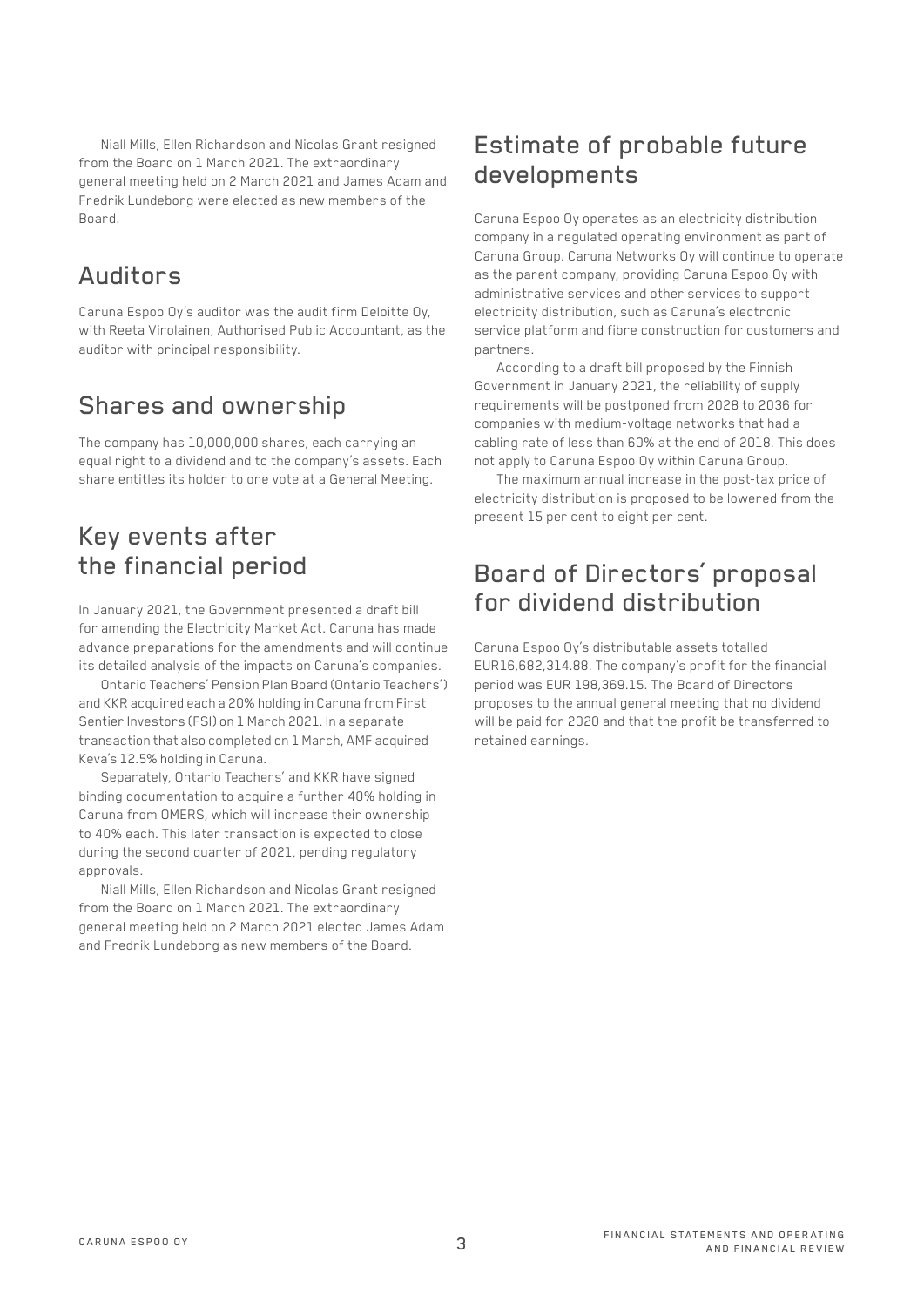### **PROFIT AND LOSS STATEMENT**

| <b>EUR</b>                     | Note | 1 Jan 2020-<br>31 Dec 2020 | 1 Jan 2019-<br>31 Dec 2019 |
|--------------------------------|------|----------------------------|----------------------------|
|                                |      |                            |                            |
| Net sales                      | 3    | 85,887,384.51              | 85,441,147.09              |
| Capitalised own work           |      | 63.152.94                  | 130,591.00                 |
| Other operating income         | 4    | 1,437,494.30               | 1,086,496.36               |
| Materials and supplies         | 5    | $-22,999,155.76$           | $-21,493,482.14$           |
| Personnel expenses             | 6    | $-620,272.95$              | $-595.461.67$              |
| Depreciation and<br>impairment | 7    | -17,488,326.68             | $-16,331,708.54$           |
| Other operating expenses       | 8    | $-18,246,508.14$           | $-18,172,779.03$           |
| <b>Operating profit</b>        |      | 28,033,768.22              | 30,064,803.07              |
| Finance income and costs       | 9    | $-2,770,194.91$            | $-2,768,624.00$            |
|                                |      |                            |                            |
| <b>Profit before</b>           |      |                            |                            |
| appropriations and taxes       |      | 25,263,573.31              | 27,296,179.07              |
| Appropriations                 | 10   | $-25,015,843.14$           | $-27,067,952.63$           |
| Income taxes                   | 11   | $-49,361.02$               | $-39,175.39$               |
| Profit for the period          |      | 198,369.15                 | 189,051.05                 |

#### **BALANCE SHEET**

| <b>EUR</b>                      | Note | 31 Dec 2020      | 31 Dec 2019    |
|---------------------------------|------|------------------|----------------|
|                                 |      |                  |                |
| <b>ASSETS</b>                   |      |                  |                |
| Non-current assets              | 12   |                  |                |
| Intangible assets               |      | 3,362,832.82     | 4,391,315.85   |
| Tangible assets                 |      | 270,167,095.12   | 265,255,722.09 |
| Total non-current assets        |      | 273,529,927.94   | 269,647,037.94 |
| <b>Current assets</b>           |      |                  |                |
| Current receivables             | 13   | 27,053,246.93    | 24,479,972.98  |
| Cash and cash equivalents       | 14   | 8,600,000.00     | 8,600,000.00   |
| Total current assets            |      | 35,653,246.93    | 33,079,972.98  |
|                                 |      |                  |                |
| <b>TOTAL ASSETS</b>             |      | 309,183,174.87   | 302,727,010.92 |
| <b>EQUITY AND LIABILITIES</b>   |      |                  |                |
| Equity                          | 15   |                  |                |
| Share capital                   |      | 4,000,000.00     | 4,000,000.00   |
| Retained earnings               |      |                  |                |
| (cumulative profit)             |      | 16,483,945.73    | 16,294,894.68  |
| Profit for                      |      |                  |                |
| the financial year              |      | 198,369.15       | 189,051.05     |
| Total equity                    |      | 20,682,314.88    | 20,483,945.73  |
|                                 |      |                  |                |
| Appropriations                  | 16   | 89,568,137.09    | 94,052,293.95  |
| Provisions                      | 17   | 124,352.41       | 168,323.38     |
|                                 |      |                  |                |
| Liabilities                     |      |                  |                |
| Non-current liabilities         | 19   | 143,796,551.03   | 143,845,867.12 |
| <b>Current liabilities</b>      | 20   | 55,011,819.46    | 44,176,580.74  |
| <b>Total liabilities</b>        |      | 198,808,370.49   | 188,022,447.86 |
| TOTAL EOUITY AND<br>LIABILITIES |      | 309, 183, 174.87 | 302,727,010.92 |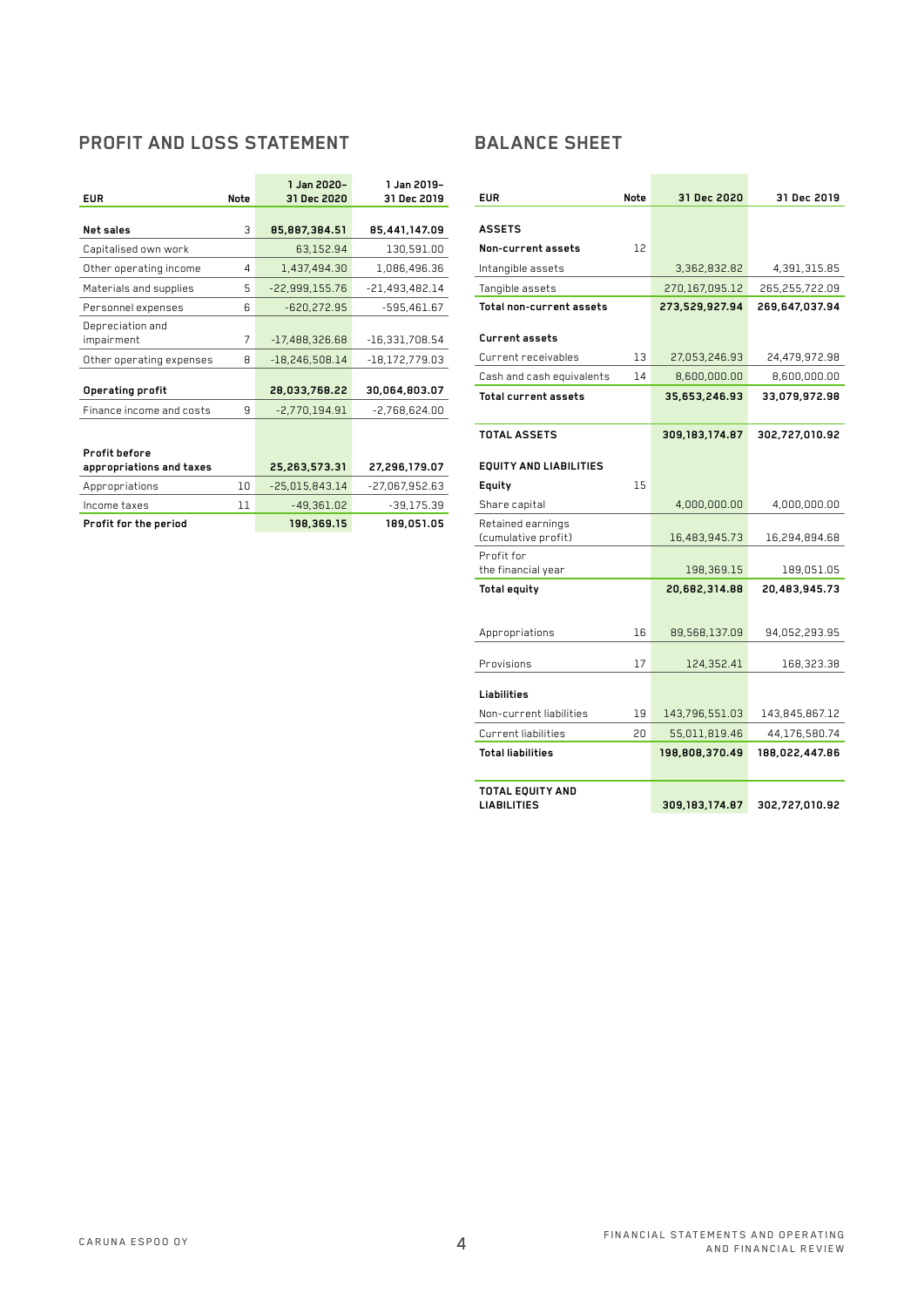### **CASH FLOW STATEMENT**

| <b>EUR</b>                                                         | 1 Jan 2020-<br>31 Dec 2020 | 1 Jan 2019-<br>31 Dec 2019 |
|--------------------------------------------------------------------|----------------------------|----------------------------|
| Cash flows from<br>operating activities                            |                            |                            |
| Profit before appropriations<br>and taxes                          | 25,263,573.31              | 27,296,179.07              |
| Finance income and costs                                           | 2.770.194.91               | 2,768,624.00               |
| Adjustments to operating profit                                    |                            |                            |
| Depreciation and impairment                                        | 17,488,326.68              | 16,331,708.54              |
| Other non-cash adjustments                                         | $-21,584.00$               | 179,576.86                 |
| Changes in working capital                                         |                            |                            |
| Increase (-)/decrease (+) in trade<br>an other current receivables | $-2,578,812.29$            | -292,729.77                |
| Increase (+)/decrease (-) in<br>current liabilities                | 560,333.35                 | -751,135.56                |
| Changes in working capital total                                   | $-2,018,478.94$            | -1,043,865.33              |
| Interest and other<br>financial expenses paid                      | $-2,786,286.76$            | $-2,795,529.39$            |
| Interest received                                                  | 20,913.11                  | 26,905.39                  |
| Income taxes paid                                                  | $-50,586.23$               | 362,416.63                 |
| Cash flows from<br>operating activities                            | 40,666,072.08              | 43,126,015.77              |
| <b>Cash flows from investments</b>                                 |                            |                            |
| Purchase of tangible and<br>intangible items                       | $-23,368,049.93$           | -22,945,674.42             |
| Change in cash pool account                                        | 6,301,977.85               | 9,019,658.65               |
| <b>Cash flows from investments</b>                                 | $-17,066,072.08$           | $-13,926,015.77$           |
| Cash flows from<br>financing activities                            |                            |                            |
| Group contribution paid                                            | $-23,600,000.00$           | $-29,100,000.00$           |
| Cash flows from<br>financing activities                            | $-23,600,000.00$           | $-29,100,000.00$           |
| Net increase in cash and<br>cash equivalents                       |                            | 100,000.00                 |
| Cash and cash equivalents<br>as at 1 Jan                           | 8,600,000.00               | 8,500,000.00               |
| Cash and cash equivalents<br>as at 31 Dec                          | 8,600,000.00               | 8,600,000.00               |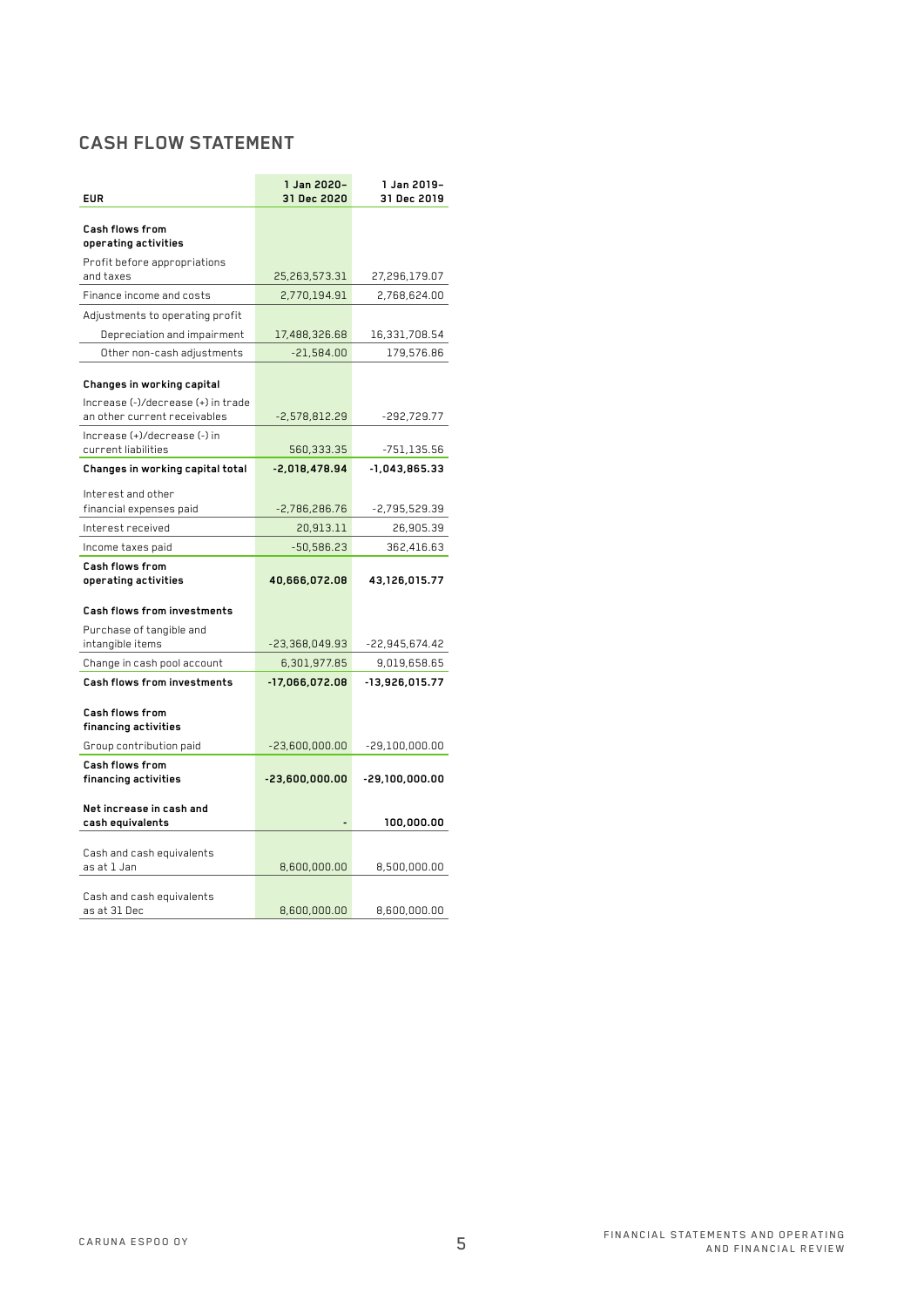## **Notes**

## 1. Accounting principles

The financial statements of Caruna Espoo Oy have been prepared in accordance with Finnish Accounting Standards and other regulation and legislation governing preparing of financial statements.

#### 1.1 NET SALES

The revenue includes mainly income from transmission and distribution of electricity. The revenue from distribution of electricity is recognised at delivery.

Energy Authority regulates the price charged from customers for the distribution of electricity in Finland. Any over or under income decided by the regulatory body is credited or charged over a number of years in the future to the customer using the electricity connection at that time.

The fees paid by a customer when connected to the electricity network are recognised as revenue in net sales. Connection fees paid by customers when connected to the electricity network before 2003 are refundable in Finland if the customer should ever disconnect the initial connection. These connection fees have not been recognised in the income statement and are included in other non-current liabilities in the balance sheet.

#### 1.2 REASONABLENESS OF THE PRICING OF NETWORK SERVICE

The Finnish Energy Authority confirms principles for the pricing of transmission services and supervises the reasonableness of the pricing of network service. The length of the supervision period is four years. The decisions are issued after the end of each supervision period. Energy Authority confirms the possible over/under income with a separate supervision decision. Over income and possible interest need to be taken into account in pricing in the following supervision period and under income could be considered in pricing decisions. According to KILA statement, Accounting treatment of over income determined by the Electricity Market Act (1957/2016) and the guidelines from Energy Authority, Caruna Espoo Oy has not accrued the possible income because it is not confirmed yet. The current supervision period includes years 2020-2023 and the outcome of the supervision period is confirmed in 2024.

#### 1.3 OTHER OPERATING INCOME

Proceeds from sales of assets and activities outside normal operations is reported in other operating income This includes recurring items such as rental income and customer-based services. Customer-based services include ig. relocation fees, connections and meterings in construction sites, installation of new metersconnections, and disconnections.

#### 1.4 OUTAGE FEE

Outage fees to customers, in compliance with the Electricity Market Act, for disruptions in electricity distribution lasting longer than 12 hours are recorded as other operating expenses in the statement of profit or loss.

#### 1.5 FOREIGN CURRENCY ITEMS

Transactions in foreign currencies are recorded at the exchange rates prevailing at the transaction dates. Foreign currency receivables and liabilities are converted into euros using the exchange rates prevailing on the balance sheet date. Exchange rate differences arising from operations are recorded to adjust income or costs in the profit and loss statement depending on the nature of the item in question. Exchange rate differences arising from financial items are recorded in the finance income and costs in the profit and loss statement.

#### 1.6 BASIS OF MEASUREMENT OF NON-CURRENT ASSETS

Property, plant and equipment is stated at cost, net of accumulated depreciation and/or accumulated impairment losses, if any. Both intangible and tangible assets are depreciated according to plan over the assets' useful life.

#### **Depreciation periods:**

| Buildings and structures              | $20-40$ years |
|---------------------------------------|---------------|
| Transmission and distribution network | $15-40$ years |
| Other machinery and equipment         | 3-12 years    |
| Wayleave compensations                | 35 years      |
| Intangible assets                     | 5-10 years    |
|                                       |               |

Research and development costs are recognised as an expense in the year in which they are incurred.

Wayleave compensations are one-time compensations paid to the landowners on harm and damage caused by Caruna Espoo Oy's electricity network and equipment. Caruna Espoo Oy records the paid compensations to the intangible assets in the balance sheet and depreciates them in 35 years.

#### 1.7 INCOME TAXES

Income taxes recognised in the profit or loss statement includes both taxes from reporting period and possible adjustment to prior periods.

Deferred taxes are provided using the liability method on temporary differences between the tax bases of assets and liabilities and their carrying amounts for financial reporting purposes at the reporting date.

Deferred tax assets are recognised to the extent that it is probable that taxable profit will be available against which the deductible temporary differences, and the carry forward of unused tax losses can be utilised.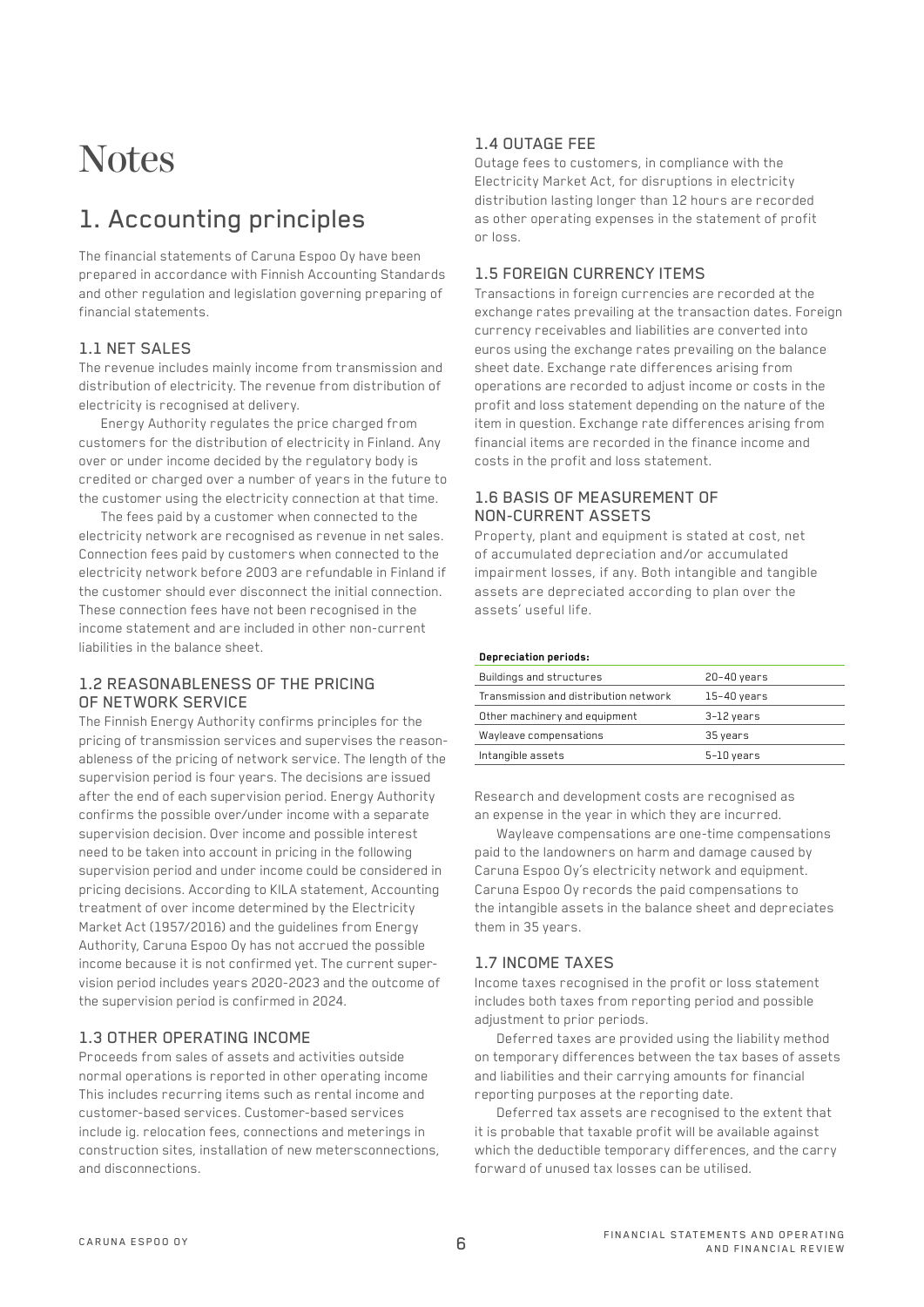Deferred tax is calculated using the tax rates that have been enacted or substantively enacted by the end of the reporting period.

Deferred taxes are not recorded in the profit and loss statement or balance sheet but rather presented in the notes.

#### 1.8 PENSIONS

The pension coverage for employees is provided through insurance policies taken out with a pension institution. The statutory pension expenses are recognised as expenses in the year they are incurred.

#### 1.9 PROVISIONS

Provisions are recognised when Caruna Espoo Oy has a present obligation (legal or constructive) as a result of a past event, it is probable that an outflow of resources embodying economic benefits will be required to settle the obligation and a reliable estimate can be made of the amount of the obligation. Provisions are recognised as an expense in the statement of profit or loss.

### 2. Group information

Caruna Espoo Oy is consolidated in Suomi Power Networks TopCo B.V. group's sub group Caruna Networks Oy. Caruna Networks Oy owns 100% of Caruna Espoo Oy's shares.

Suomi Power Networks TopCo B.V. and Caruna Networks Oy prepare consolidated financial statements according to IFRS. The financial statements are available at the companies' head offices. Suomi Power Networks TopCo B.V. has a registered office in Luna Arena, Herikerbergweg 112, 1101 CM Amsterdam, The Netherlands. Caruna Networks Oy has a registered office in Upseerinkatu 2, Espoo, Finland.

The shareholders of Caruna Espoo Oy are through Suomi Power Networks TopCo B.V. mutual pension insurance companies Keva (12,5%) and Elo (7,5%), and international infrastructure investors First Sentier Investors (40%) and OMERS Infrastructure (40%).

### 3. Net sales

| <b>EUR</b>                | 2020          | 2019          |
|---------------------------|---------------|---------------|
|                           |               |               |
| <b>Distribution sales</b> |               |               |
| Distribution network      | 78.686.186.25 | 79.384.642.81 |
| High-voltage network      | 3.054.552.05  | 2.572.021.27  |
| <b>Connection fees</b>    |               |               |
| Distribution network      | 4.146.646.21  | 3,484,483.01  |
| Total                     | 85.887.384.51 | 85,441,147.09 |

### 4. Other operating income

| <b>EUR</b>                                               | 2020         | 2019         |
|----------------------------------------------------------|--------------|--------------|
| Customer based services and<br>relocation of connections | 1,335,138.14 | 1,053,365.15 |
| Rental income                                            | 14,559.79    | 14,457.33    |
| Income from sale of scrapped<br>material                 | 87,796.37    | 18,673.88    |
| Total                                                    | 1,437,494,30 | 1.086.496.36 |

### 5. Materials and supplies

| <b>EUR</b>                    | 2020            | 2019                             |
|-------------------------------|-----------------|----------------------------------|
| Raw materials and consumables |                 | $-19.122.076.56 - 18.406.953.40$ |
| External services             | $-3.877.079.20$ | $-3.086.528.74$                  |
| Total                         |                 | $-22,999,155.76 - 21,493,482.14$ |

### 6. Personnel and other personnel related expenses

#### PERSONNEL EXPENSES

| <b>EUR</b>                  | 2020          | 2019          |
|-----------------------------|---------------|---------------|
|                             |               |               |
| Wages and salaries          | $-526,189.21$ | -492.623.60   |
| Indirect personnel expenses |               |               |
| Pension expenses            | $-79.360.83$  | $-90.204.50$  |
| Other personnel expenses    | $-14.722.91$  | $-12,633.57$  |
| Total                       | $-620,272.95$ | $-595.461.67$ |

#### NUMBER OF PERSONNEL

|                             | 2020 | 2019 |
|-----------------------------|------|------|
| Average number of personnel |      |      |
| during the period           |      |      |

### 7. Depreciation and impairment

| <b>EUR</b>                     | 2020             | 2019             |
|--------------------------------|------------------|------------------|
|                                |                  |                  |
| Depreciation according to plan | $-16,256,133.97$ | -15,772,210.23   |
| Scrappings                     | $-1,232,192.71$  | $-559,498.31$    |
| Total                          | $-17,488,326.68$ | $-16,331,708.54$ |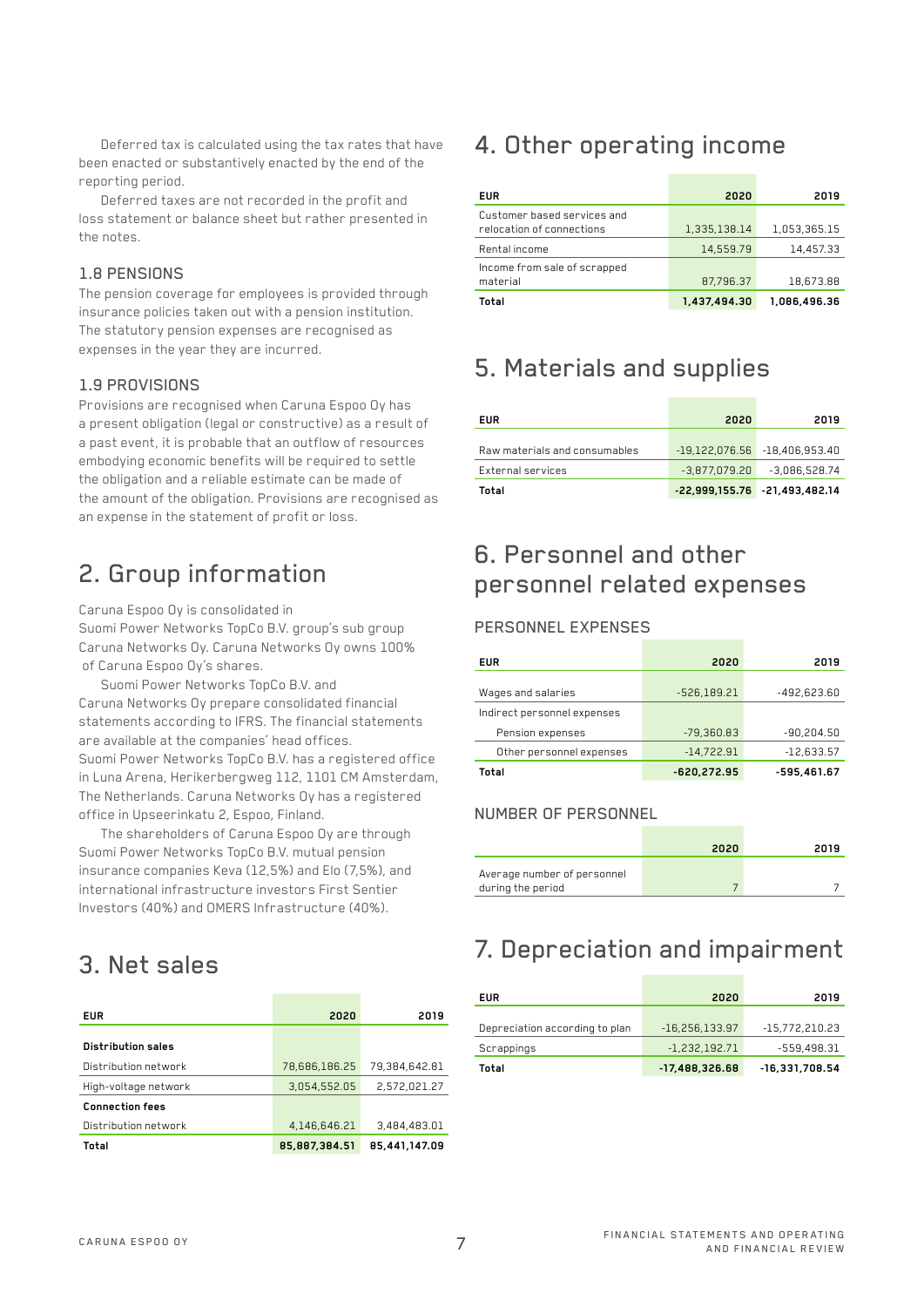### 8. Other operating expenses

| <b>EUR</b>                           | 2020                     | 2019             |
|--------------------------------------|--------------------------|------------------|
| Rents                                | $-158.530.78$            | $-164.599.34$    |
| Other services                       | $-327.475.20$            | -257,762.79      |
| Expenses from<br>electricity hedging | $\overline{\phantom{0}}$ | $-369,483.00$    |
| Other expenses                       | -17.760.502.16           | $-17.380.933.90$ |
| Total                                | $-18.246.508.14$         | -18.172.779.03   |

#### AUDITOR'S FEES, DELOITTE OY, AUDIT FIRM

| <b>EUR</b> | 2020         | 2019         |
|------------|--------------|--------------|
| Audit fees | $-45.000.00$ | $-54,850.00$ |
| Total      | $-45,000.00$ | $-54.850.00$ |

### 9. Finance income and costs

| <b>EUR</b>                                   | 2020            | 2019            |
|----------------------------------------------|-----------------|-----------------|
| Other interest and<br>finance income         |                 |                 |
| Group companies                              | 4,382.07        | 1,450.86        |
| Others                                       | 24,434,28       | 26,381.12       |
| Total finance income                         | 28,816,35       | 27,831.98       |
| Interest expenses and<br>other finance costs |                 |                 |
| Group companies                              | $-2,796,727.65$ | -2,792,774.48   |
| Others                                       | $-2.283.61$     | $-3.681.50$     |
| <b>Total finance costs</b>                   | $-2.799.011.26$ | $-2.796.455.98$ |
| Total                                        | $-2,770,194.91$ | $-2,768,624.00$ |

### 10. Appropriations

| <b>EUR</b>                                                                   | 2020             | 2019             |
|------------------------------------------------------------------------------|------------------|------------------|
| Group contribution given                                                     | $-29,500,000.00$ | $-23,600,000.00$ |
| Difference between<br>depreciation according to<br>plan and tax depreciation | 4,484,156.86     | $-3,467,952.63$  |
| Total                                                                        | $-25.015.843.14$ | $-27,067,952.63$ |

### 11. Income taxes

| <b>EUR</b>                               | 2020            | 2019            |
|------------------------------------------|-----------------|-----------------|
| Income taxes from group<br>contributions | 5,900,000.00    | 4,720,000.00    |
| Income taxes from ordinary<br>activities | $-5,949,361.02$ | $-4.759.175.39$ |
| Total                                    | $-49.361.02$    | $-39.175.39$    |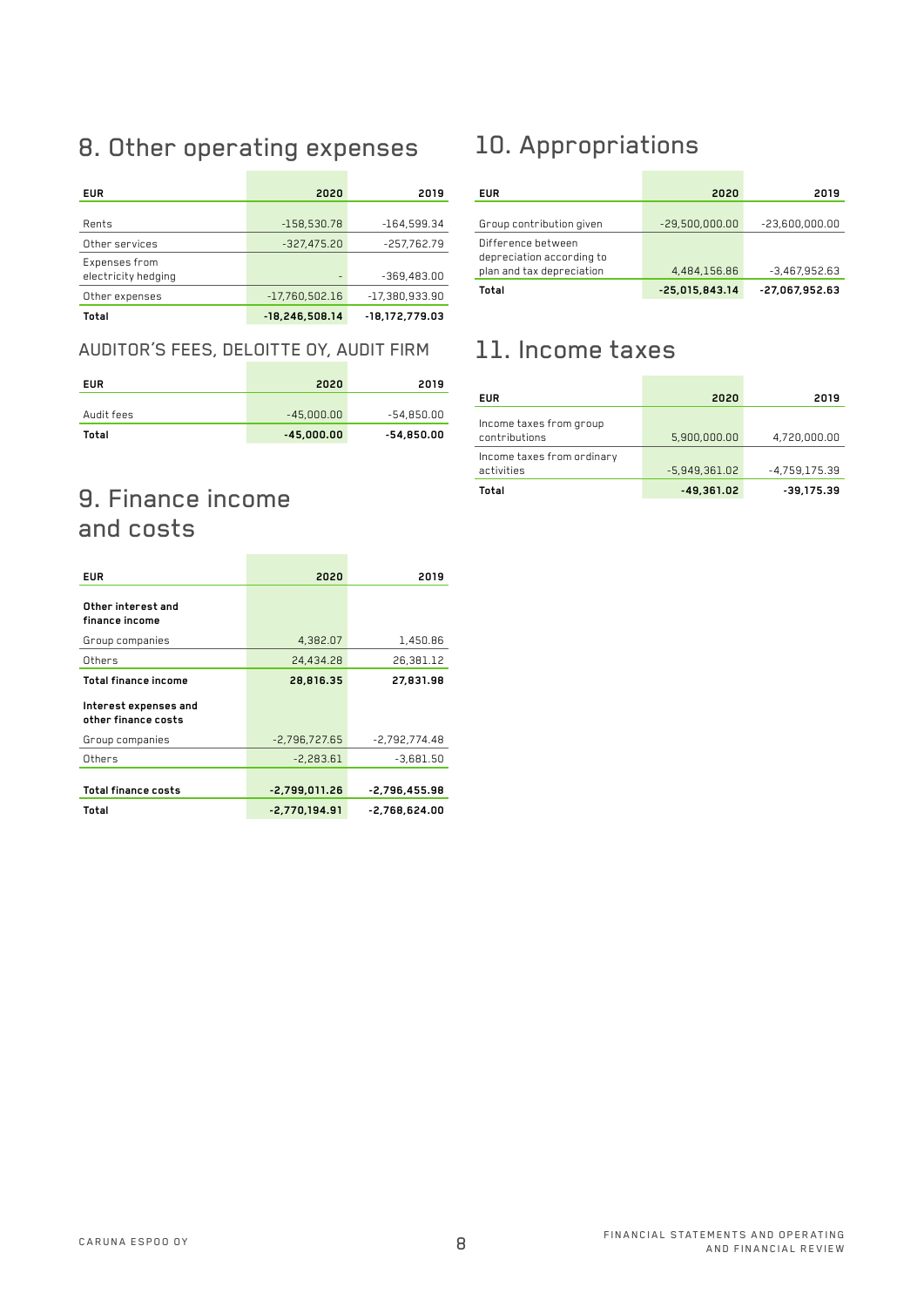### 12. Non-current assets

#### INTANGIBLE ASSETS

|                                                              |               | Other non-current |                  |
|--------------------------------------------------------------|---------------|-------------------|------------------|
| <b>EUR</b>                                                   | Way leaves    | expenditure       | Total            |
|                                                              |               |                   |                  |
| Acquisition cost 1 Jan 2020                                  | 1,879,408.14  | 34,863,895.00     | 36,743,303.14    |
| Transfers                                                    | 178,104.18    | 132,533.00        | 310,637.18       |
| <b>Disposals</b>                                             | $-29,504.69$  | $-1,802.88$       | $-31,307.57$     |
| Acquisition cost 31 Dec 2020                                 | 2,028,007.63  | 34,994,625.12     | 37,022,632.75    |
|                                                              |               |                   |                  |
| Accumulated depreciations and impairments 1 Jan 2020         | $-617,297.58$ | $-31,734,689.71$  | $-32,351,987.29$ |
| Accumulated amortisation relating to disposals and transfers | 29,504.69     | 1,802.88          | 31,307.57        |
| Depreciation for the period                                  | $-55,441.63$  | $-1,267,813.84$   | $-1,323,255.47$  |
| Write-downs                                                  | $-14,700.86$  | $-1,163.88$       | $-15,864.74$     |
| Accumulated depreciations and impairments 31 Dec 2020        | $-657,935.38$ | $-33,001,864.55$  | $-33,659,799.93$ |
| Carrying amount 31 Dec 2020                                  | 1,370,072.25  | 1,992,760.57      | 3,362,832.82     |
| Carrying amount 31 Dec 2019                                  | 1,262,110.56  | 3,129,205.29      | 4,391,315.85     |

#### TANGIBLE ASSETS

|                               |                          |                          |                          | Transmission             | Prepayments              |                   |
|-------------------------------|--------------------------|--------------------------|--------------------------|--------------------------|--------------------------|-------------------|
|                               |                          |                          | Machinery                | and distribution         | and construction         |                   |
| <b>EUR</b>                    | Land                     | <b>Buildings</b>         | and equipment            | network                  | in progress              | Total             |
|                               |                          |                          |                          |                          |                          |                   |
| Acquisition cost 1 Jan 2020   | 1,419,678.99             | 9,727,318.34             | 1,730,823,70             | 435.319.928.08           | 9,158,034.78             | 457,355,783.89    |
| Additions                     |                          | ۰                        |                          | $\overline{\phantom{a}}$ | 21,371,216.00            | 21,371,216.00     |
| Transfers                     | $\overline{\phantom{a}}$ | $\overline{\phantom{a}}$ | 81,253.66                | 21.865.126.29            | $-22,257,016.45$         | $-310,636.50$     |
| <b>Disposals</b>              |                          | $\overline{\phantom{a}}$ | $\overline{\phantom{a}}$ | $-2,938,809.92$          |                          | $-2,938,809.92$   |
| Acquisition cost 31 Dec 2020  | 1,419,678.99             | 9,727,318.34             | 1,812,077.36             | 454,246,244.45           | 8,272,234.33             | 475,477,553.47    |
| Accumulated depreciations     |                          |                          |                          |                          |                          |                   |
| and impairments 1 Jan 2020    | $\overline{\phantom{a}}$ | $-7.367.443.45$          | $-1,092,909.73$          | $-183.639.708.62$        |                          | $-192,100,061.80$ |
| Accumulated depreciation      |                          |                          |                          |                          |                          |                   |
| relating to disposals         |                          |                          | $\overline{\phantom{a}}$ | 2,938,809.92             | $\overline{\phantom{a}}$ | 2,938,809.92      |
| Depreciation for the period   | $\overline{\phantom{a}}$ | $-228,738.62$            | $-223.109.51$            | $-14,481,030.37$         | $\overline{\phantom{a}}$ | $-14,932,878.50$  |
| Write-downs                   | $\sim$                   | $\overline{\phantom{a}}$ | $\overline{\phantom{a}}$ | $-1,216,327.97$          | $\overline{\phantom{a}}$ | $-1,216,327.97$   |
| Accumulated depreciations and |                          |                          |                          |                          |                          |                   |
| impairments 31 Dec 2020       | $\overline{\phantom{a}}$ | $-7,596,182.07$          | $-1,316,019.24$          | -196,398,257.04          |                          | $-205,310,458.35$ |
| Carrying amount 31 Dec 2020   | 1,419,678.99             | 2,131,136.27             | 496,058.12               | 257,847,987.41           | 8,272,234.33             | 270,167,095.12    |
| Carrying amount 31 Dec 2019   | 1,419,678.99             | 2,359,874.89             | 637,913.97               | 251.680.219.46           | 9,158,034.78             | 265.255.722.09    |
| Carrying amount of machinery  |                          |                          |                          |                          |                          |                   |
| and equipment used for        |                          |                          |                          |                          |                          |                   |
| production                    |                          |                          |                          |                          |                          |                   |
| 31 Dec 2020                   |                          |                          |                          |                          |                          | 257,847,987.41    |
| 31 Dec 2019                   |                          |                          |                          |                          |                          | 251,680,219.46    |

#### TOTAL NON-CURRENT ASSETS

| <b>FUR</b>               | 2020           | 2019           |
|--------------------------|----------------|----------------|
| Total non-current assets | 273,529,927.94 | 269,647,037.94 |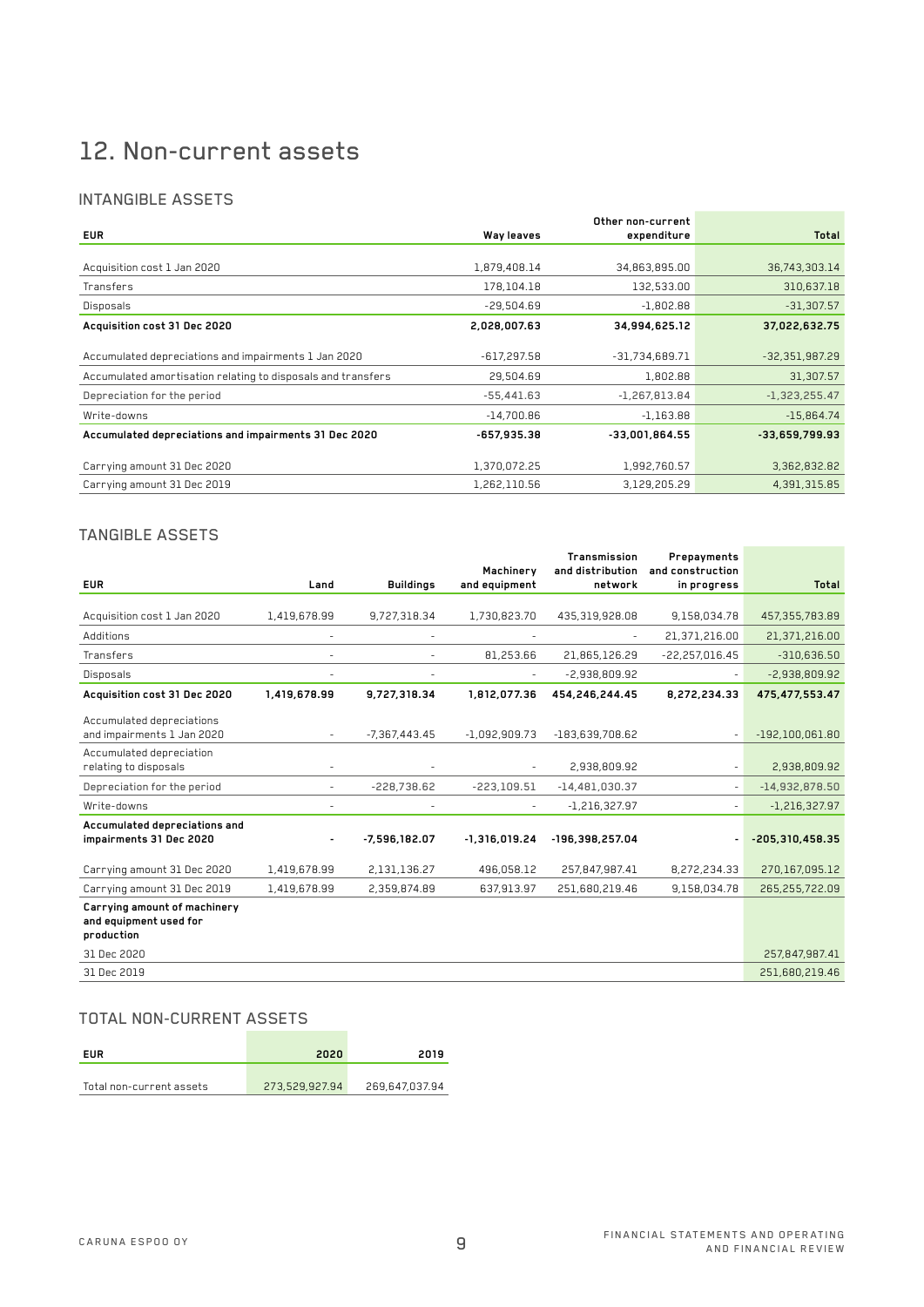### 13. Current receivables

| FUR                                              | 2020          | 2019          |
|--------------------------------------------------|---------------|---------------|
| Trade receivables                                | 6,383,682.44  | 5,379,574.94  |
| Prepayments and accrued income                   |               |               |
| Insurance prepayments                            | 8.032.78      |               |
| Indirect personnel expenses                      |               | 134.52        |
| Other prepayments and<br>accrued income          | 1,016.64      | 741.30        |
| Total                                            | 9,049.42      | 875.82        |
| Receivables from<br>group companies              |               |               |
| Receivables from<br>the cash pool account        | 3.331.18      | 8.869.52      |
| Other accrued income                             | 20,657,183.89 | 19,090,652.70 |
| <b>Total receivables from</b><br>group companies | 20.660.515.07 | 19,099,522,22 |
| <b>Total current receivables</b>                 | 27,053,246.93 | 24.479.972.98 |

Liabilities to group companies include cash pool account of EUR 3,331.18 (8,869.52). The company's option to reclaim these resources is limited to other cash pool account balances by other group companies.

### 14. Cash and cash equivalents 16. Appropriations

| <b>EUR</b>            | 2020         | 2019         |
|-----------------------|--------------|--------------|
|                       |              |              |
| OP Corporate Bank Plc | 8,600,000.00 | 8,600,000.00 |

## 15. Equity

| <b>EUR</b>                                      | 2020          | 2019          |
|-------------------------------------------------|---------------|---------------|
| Restricted equity                               |               |               |
| Share capital 1 Jan.                            | 4,000,000.00  | 4,000,000.00  |
| Share capital 31 Dec.                           | 4,000,000.00  | 4,000,000.00  |
| Total restricted equity                         | 4.000.000.00  | 4,000,000,00  |
| Unrestricted equity<br>Retained earnings 1 Jan. | 16,483,945.73 | 16,294,894.68 |
| Retained earnings 31 Dec.                       | 16,483,945.73 | 16,294,894.68 |
| Profit for the period                           | 198,369.15    | 189,051.05    |
| Total unrestricted equity                       | 16,682,314.88 | 16,483,945.73 |
| Total equity                                    | 20,682,314.88 | 20.483.945.73 |

#### DISTRIBUTABLE UNRESTRICTED EQUITY

| <b>EUR</b>            | 2020          | 2019          |
|-----------------------|---------------|---------------|
| Retained earnings     | 16,483,945.73 | 16,294,894.68 |
| Profit for the period | 198,369.15    | 189,051.05    |
| Total                 | 16,682,314.88 | 16,483,945.73 |

| EUR                      | 2020          | 2019          |
|--------------------------|---------------|---------------|
| Accumulated depreciation |               |               |
| difference               | 89.568.137.09 | 94.052.293.95 |

### 17. Provisions

| <b>EUR</b>       | 2020       | 2019       |
|------------------|------------|------------|
| Other provisions | 124,352.41 | 168,323.38 |

### 18. Deferred tax liabilities

| <b>EUR</b>          | 2020          | 2019          |
|---------------------|---------------|---------------|
| From appropriations | 17,913,627.42 | 18,810,458.79 |

Deferred tax liabilities are only recognised in group accounts.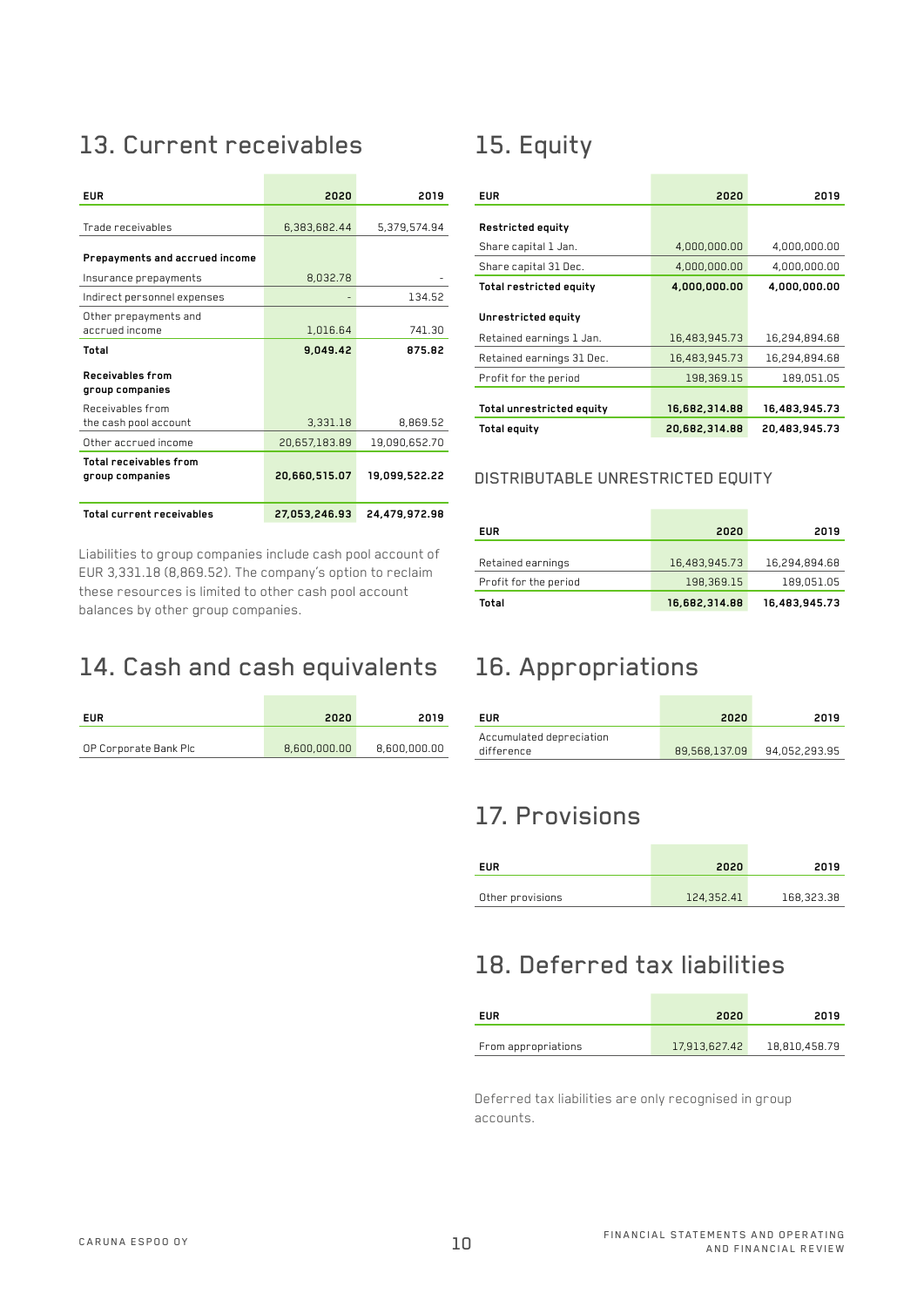### 19. Non-current liabilites

| <b>EUR</b>                     | 2020           | 2019           |
|--------------------------------|----------------|----------------|
| Liabilities to group companies |                |                |
| Loans from group companies     | 82,423,408,00  | 82.423.408.00  |
| Connection fees                | 61,373,143.03  | 61.422.459.12  |
| Total non-current liabilities  | 143,796,551.03 | 143.845.867.12 |

#### MATURITY OF NON-CURRENT LIABILITIES

| <b>EUR</b>     | 2020           |
|----------------|----------------|
|                |                |
| 2021           |                |
| 2022           |                |
| 2023           |                |
| 2024           |                |
| 2025 and later | 143,796,551.03 |
| Total          | 143,796,551.03 |

### 20. Current liabilites

| <b>EUR</b>                                                      | 2020           | 2019           |
|-----------------------------------------------------------------|----------------|----------------|
|                                                                 |                |                |
| Trade payables                                                  | 6,886,990.55   | 8,737,050.19   |
| Other current liabilities                                       | 7,404,025.95   | 7,330,212.56   |
| <b>Accrued expenses</b>                                         |                |                |
| Accrued employee expenses                                       | 156,870.54     | 202,281.40     |
| Accrued company income tax<br>liabilities for accounting period | 4,374.46       | 5,599.67       |
| Other accrued expenses and<br>deferred revenue                  | 614,124.98     | 90,525.66      |
| Accrued expenses total                                          | 775 369.98     | 298 406.73     |
| Liabilities to<br>group companies                               |                |                |
| Group contribution liability                                    | 29,500,000.00  | 23,600,000.00  |
| Accrued expenses                                                |                |                |
| Cash pool payables                                              | 9,006,281.29   | 2,709,841.78   |
| Accrued interest expenses                                       | 564,512.92     | 559,691.66     |
| Other accrued expenses                                          | 874,638.77     | 941,377.82     |
| Liabilities to group companies<br>total                         | 39,945,432.98  | 27,810,911.26  |
| <b>Total current liabilities</b>                                | 55,011,819.46  | 44,176,580.74  |
| Interest bearing liabilities                                    | 91,429,689.29  | 85,133,249.78  |
| Non-interest bearing liabilities                                | 107,378,681.20 | 102,889,198.08 |
| Total                                                           | 198.808.370.49 | 188.022.447.86 |

Cashpool receivables of EUR 9,006,281.29 (2,709,841.78) are part of the group cash pool arrangements and the company's option to reclaim these resources is limited to other cash pool account balances by other group companies.

### 21.Commitments and contingent liabilities

| <b>EUR</b>                                                                          | 2020             | 2019             |
|-------------------------------------------------------------------------------------|------------------|------------------|
| Other leases                                                                        |                  |                  |
| Payable during one year                                                             | 168,381.74       | 166,373.51       |
| Payable after one year                                                              | 893,790.63       | 883.130.73       |
| Total                                                                               | 1,062,172.37     | 1,049,504.24     |
| Other commitments<br>Pledges and other assets given<br>on behalf of group companies |                  |                  |
| Floating charges                                                                    | 2,220,000,000.00 | 2,220,000,000.00 |
| Pledges given                                                                       | 2,566,119,713.14 | 2,604,761,616.52 |
| Mortgages                                                                           | 3,550,815.26     | 3.779.553.88     |
| Total                                                                               | 4.789.670.528.40 | 4,828,541,170.40 |

Caruna Espoo Oy has given guarantees and security for the obligations of other group companies as well as Caruna Networks B.V. and Suomi Power B.V. under the finance documents. This guarantee and security liability has expressly not been assumed by Caruna Espoo Oy to the extent such assumption would constitute unlawful distribution of assets within the meaning of Chapter 13, Section 1 of the Finnish Companies Act, unlawful financial assistance within the meaning of Chapter 13, Section 10 of the Finnish Companies Act or be otherwise in breach of any other applicable mandatory provisions of Finnish law.

The cash pool accounts of the group and other bank accounts have been pledged as mortgage for loans.

#### CAPITAL COMMITMENTS

| <b>EUR</b>                    | 2020          | 2019          |
|-------------------------------|---------------|---------------|
|                               |               |               |
| Property, plant and equipment | 65.634.957.66 | 44.368.031.92 |
| Total                         | 65.634.957.66 | 44,368,031.92 |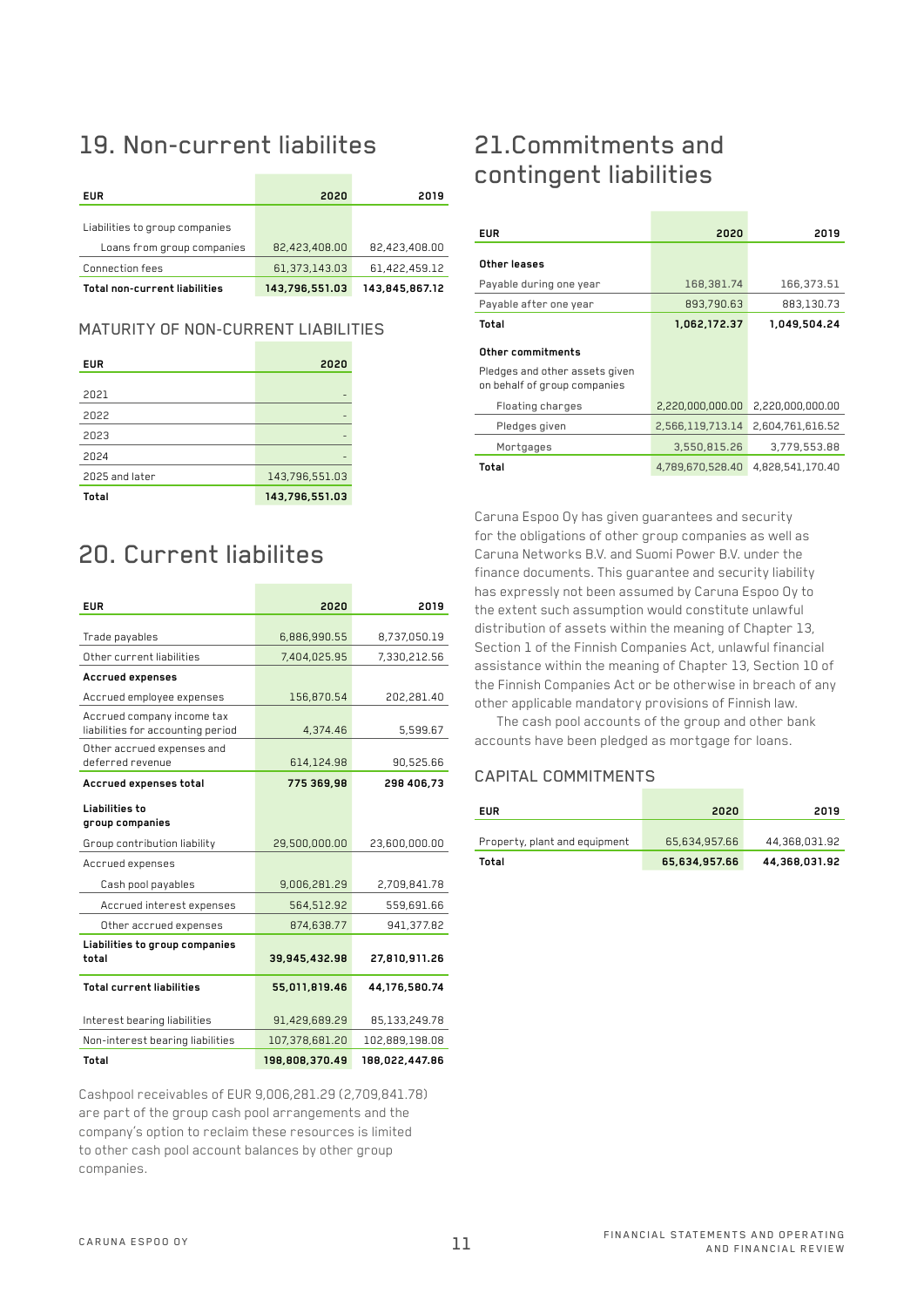#### REAL ESTATE INVESTMENTS

The company has made real estate investments defined in VAT legislation. Related review periods, VAT included in the investment, VAT deducted from the construction cost and amount subject to annual review are presented in the table below.

10 year review period

| <b>EUR</b>                                            | 2012          | 2013          | 2014         | 2015         | 2016          |
|-------------------------------------------------------|---------------|---------------|--------------|--------------|---------------|
|                                                       |               |               |              |              |               |
| Last review period                                    | 2021          | 2022          | 2023         | 2024         | 2025          |
| Cost on real estate investment (net)                  | 15,294,179.02 | 12.933.315.03 | 8.870.396.17 | 8.893.562.47 | 14,681,379.45 |
| VAT on real estate investment                         | 3,517,661.17  | 3.103.995.61  | 2.128.895.08 | 2.134.454.99 | 3,523,531.07  |
| Net of VAT                                            | 3,517,661.17  | 3.103.995.61  | 2.128.895.08 | 2.134.454.99 | 3,523,531.07  |
| Amount on annual review                               | 351,766.12    | 310,399.56    | 212,889.51   | 213,445.50   | 352,353.11    |
| Contingent liability subject<br>to review 31 Dec 2020 | 351 766,12    | 620 799,12    | 638,668.52   | 853.782.00   | 1,761,765.53  |
| (Left at 31 Dec 2020)                                 | (1/10)        | (2/10)        | (3/10)       | (4/10)       | (5/10)        |

| <b>EUR</b>                                            | 2017          | 2018          | 2019          | 2020          |
|-------------------------------------------------------|---------------|---------------|---------------|---------------|
| Last review period                                    | 2026          | 2027          | 2028          | 2029          |
| Cost on real estate investment (net)                  | 14,134,550.72 | 12,876,654.84 | 12,094,736.81 | 17,075,130.56 |
| VAT on real estate investment                         | 3,392,292.17  | 3,090,397.16  | 2,902,736.83  | 4,098,031.33  |
| Net of VAT                                            | 3.392.292.17  | 3.090.397.16  | 2.902.736.83  | 4.098.031.33  |
| Amount on annual review                               | 339,229,22    | 309,039.72    | 290,273.68    | 409,803.13    |
| Contingent liability subject<br>to review 31 Dec 2020 | 2.035.375.30  | 2.163.278.01  | 2,322,189.47  | 3,688,228.20  |
| (Left at 31 Dec 2020)                                 | (6/10)        | (7/10)        | (8/10)        | (9/10)        |

#### **Contingent liability subject to review**

| Contingent liability subject to review 31 Dec 2020 | 14,435,852,28 |
|----------------------------------------------------|---------------|
| Contingent liability subject to review 31 Dec 2019 | 13,869,215.96 |

#### OTHER PURCHASE COMMITMENTS

| <b>EUR</b>                          | 2020         | 2019         |
|-------------------------------------|--------------|--------------|
| Electricity purchase<br>commitments | 1,793,711.00 | 2.104.092.00 |
| Total                               | 1.793.711.00 | 2,104,092,00 |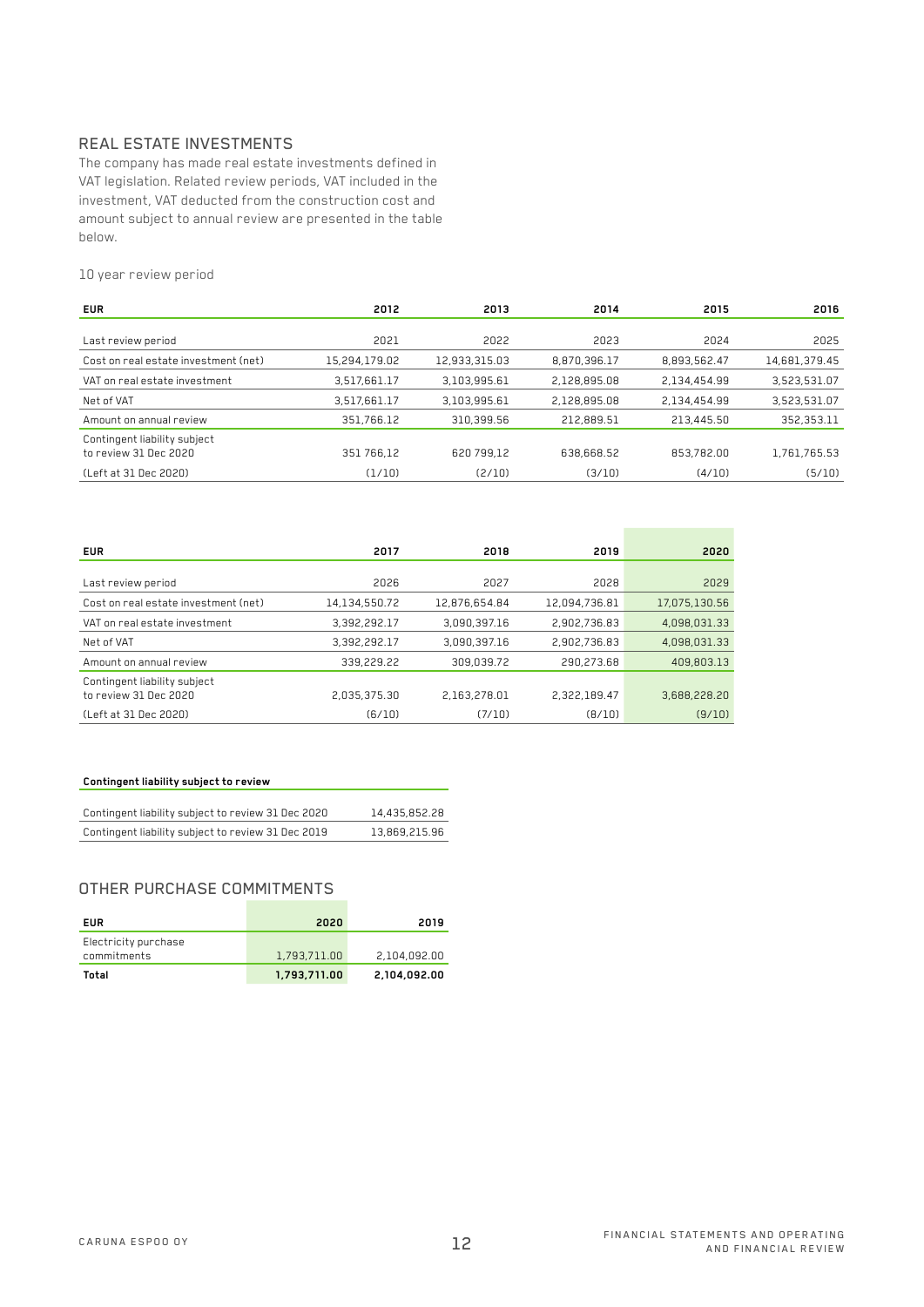## 22. Related party transactions

Group's related parties include subsidiaries, board of directors, CEOs members of the managements team and family members of these all before mentioned. There are no significant transactions with persons included in the related parties.

### 23. Formulas for key figures

Connection fees and accumulated depreciation differences less deferred tax liabilites are added to equity when calculating the figures.

#### OPERATING PROFIT-%

Operating profit × 100 Net sales

#### RETURN ON EQUITY-%

(Loss before appropriations and taxes - taxes) × 100 Equity (average for the period)

#### EQUITY RATIO-%

Equity × 100 Total assets

### 24. Information required by Electricity Market Act

The company operates as a holder of a network as defined in Electricity Market Act.

#### DIFFERENTIATED OPERATIONS

The degree of the companys operations that are not related to network operations is so low, that they have not been differentiated. Below is presented profit and loss statement and balance sheet for network operations as required by the Electricity Market Act.

#### PROFIT AND LOSS STATEMENT FOR NETWORK OPERATION

| in EUR thousands                              | 1 Jan 2020-<br>31 Dec 2020 | 1 Jan 2019-<br>31 Dec 2019 |
|-----------------------------------------------|----------------------------|----------------------------|
| <b>NET SALES</b>                              |                            |                            |
| Work performed for own use                    | 63                         | 131                        |
| Other operating income                        | 1,437                      | 717                        |
| Materials and supplies                        |                            |                            |
| Raw materials and consumables                 |                            |                            |
| Purchases during the period                   |                            |                            |
| Loss electricity                              | $-3.892$                   | $-3,309$                   |
| External services                             |                            |                            |
| Fees paid for grid and<br>network services    | $-15,230$                  | -15,098                    |
| Other external services                       | $-4,014$                   | $-3,193$                   |
| Personnel expenses                            |                            |                            |
| Wages and salaries                            | $-526$                     | -493                       |
| Social security expenses                      |                            |                            |
| Pension expenses                              | $-79$                      | -90                        |
| Other social security expenses                | $-15$                      | -13                        |
| Depreciation and impairment                   |                            |                            |
| Depreciation according to plan                |                            |                            |
| On electricity network assets                 | $-16,409$                  | -15,228                    |
| On other non-current assets                   | -1,078                     | -1,104                     |
| Other operating expenses                      |                            |                            |
| Rental expenses                               | $-159$                     | -165                       |
| Other operating expenses                      | -17,951                    | -17,531                    |
| <b>OPERATING PROFIT</b>                       | 28,034                     | 30,065                     |
| Finance income and costs                      |                            |                            |
| Other interest and finance income             |                            |                            |
| From group companies                          | $\overline{4}$             | 0                          |
| From others                                   | 17                         | 27                         |
| Interest and finance costs                    |                            |                            |
| To group companies                            | $-2,797$                   | $-2,793$                   |
| To others                                     | 6                          | -3                         |
| <b>PROFIT BEFORE</b><br><b>APPROPRIATIONS</b> |                            |                            |
| <b>AND TAXES</b>                              | 25,264                     | 27,296                     |
| Appropriations                                |                            |                            |
| Group contributions                           | $-29,500$                  | -23,600                    |
| Change in depreciation difference             |                            |                            |
| Change in depreciation                        |                            |                            |
| difference on electricity<br>network assets   | 4,589                      |                            |
| Change in depreciation                        |                            | -3,139                     |
| difference on other                           |                            |                            |
| non-current assets                            | $-105$                     | $-329$                     |
| Income taxes                                  | -49                        | -39                        |
| PROFIT FOR THE PERIOD                         | 199                        | 189                        |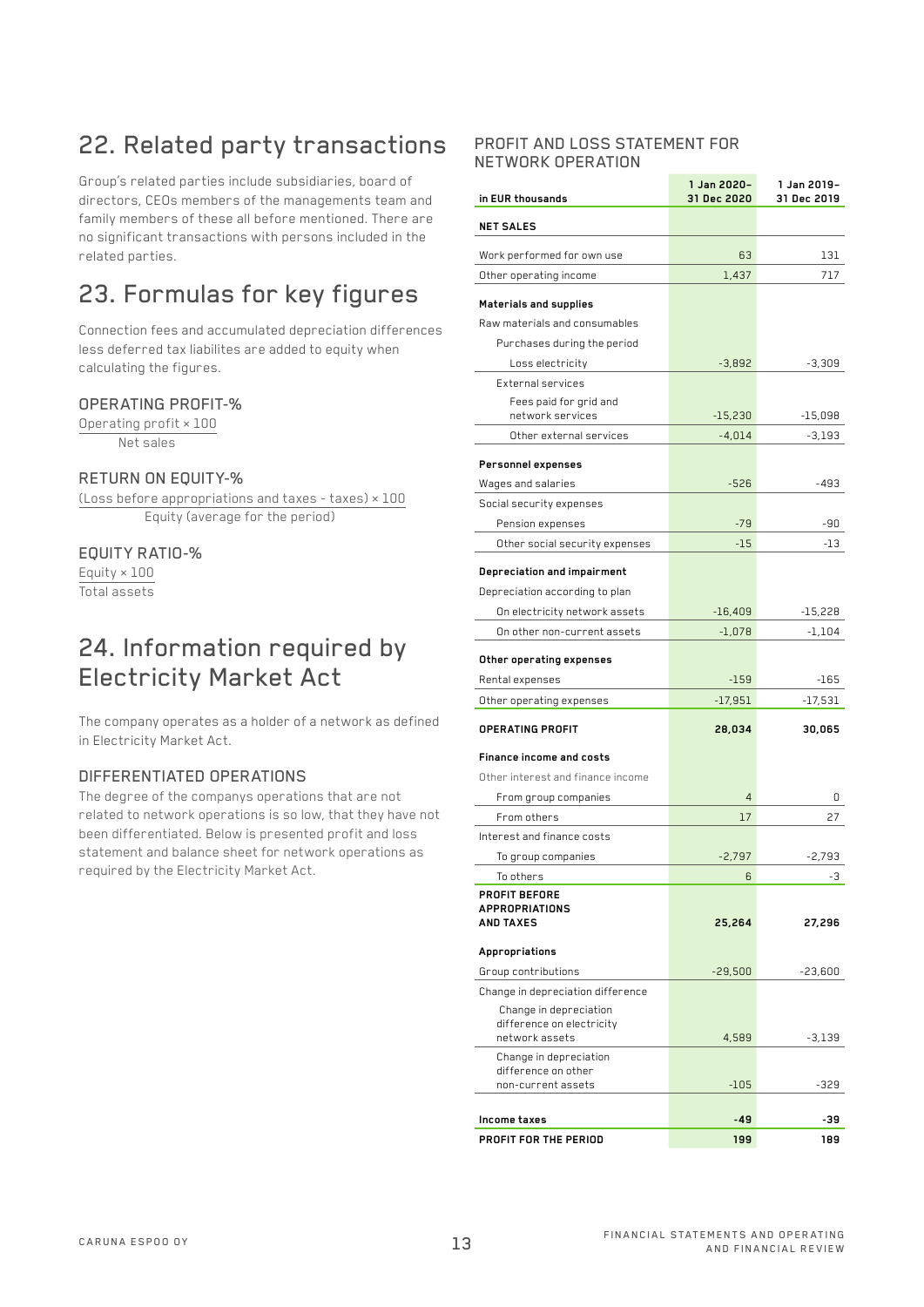#### BALANCE SHEET FOR NETWORK OPERATION

| in EUR thousands                                                | 31 Dec 2019 |
|-----------------------------------------------------------------|-------------|
| <b>ASSETS</b>                                                   |             |
| Non-current assets                                              |             |
| Intangible assets                                               |             |
| Intangible assets of                                            |             |
| electricity network                                             | 2,793       |
| Other intangible assets                                         | 1,598       |
| Tangible assets                                                 | 251,879     |
| Tangible assets of electricity network<br>Other tangible assets | 4,219       |
| Prepayments and construction in                                 |             |
| progress                                                        | 9,158       |
| Total non-current assets                                        | 269,647     |
| <b>Current assets</b>                                           |             |
| Receivables                                                     |             |
| Current receivables                                             |             |
| Cash pool receivables                                           | 9           |
| Receivables from group companies                                | 19,091      |
| Receivables from others                                         | 5,380       |
| Cash and cash equivalents                                       | 8,600       |
| <b>Total current assets</b>                                     | 33,080      |
| <b>TOTAL ASSETS</b>                                             | 302,727     |
| <b>EQUITY AND LIABILITIES</b>                                   |             |
| Equity                                                          |             |
| Share capital                                                   | 4,000       |
| Retained earnings                                               | 16,295      |
| Profit for the period                                           | 189         |
| <b>Total equity</b>                                             | 20,484      |
| Appropriations                                                  |             |
| Depreciation difference                                         | 94,052      |
| <b>Provisions</b>                                               | 22          |
| Liabilities                                                     |             |
| Non-current liabilities                                         |             |
| Non-current interest bearing liabilities                        |             |
| To group companies                                              | 82,423      |
| Non-current interest free liabilities                           |             |
| Refundable connection fees                                      | 61,422      |
| Liabilities to others                                           | 147         |
| Current interest free liabilities                               |             |
| Cash pool liabilities                                           | 2,710       |
| To group companies                                              | 25,141      |
| To others                                                       | 16,326      |
| <b>Total liabilities</b>                                        | 188,169     |
| TOTAL EQUITY AND LIABILITIES                                    | 302,727     |

#### KEY FIGURES FOR NETWORK OPERATION

|                                                  | 2020   | 2019   |
|--------------------------------------------------|--------|--------|
| Average number of personnel<br>during the period | 7      |        |
| Investments (capitalisations)<br>(EUR thousand): |        |        |
| Net investments of electricity network           |        |        |
| Intangible assets                                | 178    | 300    |
| Tangible assets                                  | 20,586 | 25,277 |
| Other intangible assets                          | 133    | 167    |
| Other tangible assets                            | 1,360  | 1,312  |
| Investments total                                | 22,257 | 27.056 |
| Return on investment%                            | 14.0   | 15.3   |

The key figure is calculated in accordance with the decision nr 79/2005 9§ issued by the Ministry of Trade and Industry. The decision guides calculation of key figures regarding differentiated operations within the electricity business.

Formula:

(Profit before appropriations and taxes + interest income and other finance income) × 100

(Total assets - interest free liabilities + leases on electricity network) (average on beginning and end of the reporting period)

The amount of interest included in the rents paid for electricity network is not available, therefore interest is not included in the interest expenses in the numerator.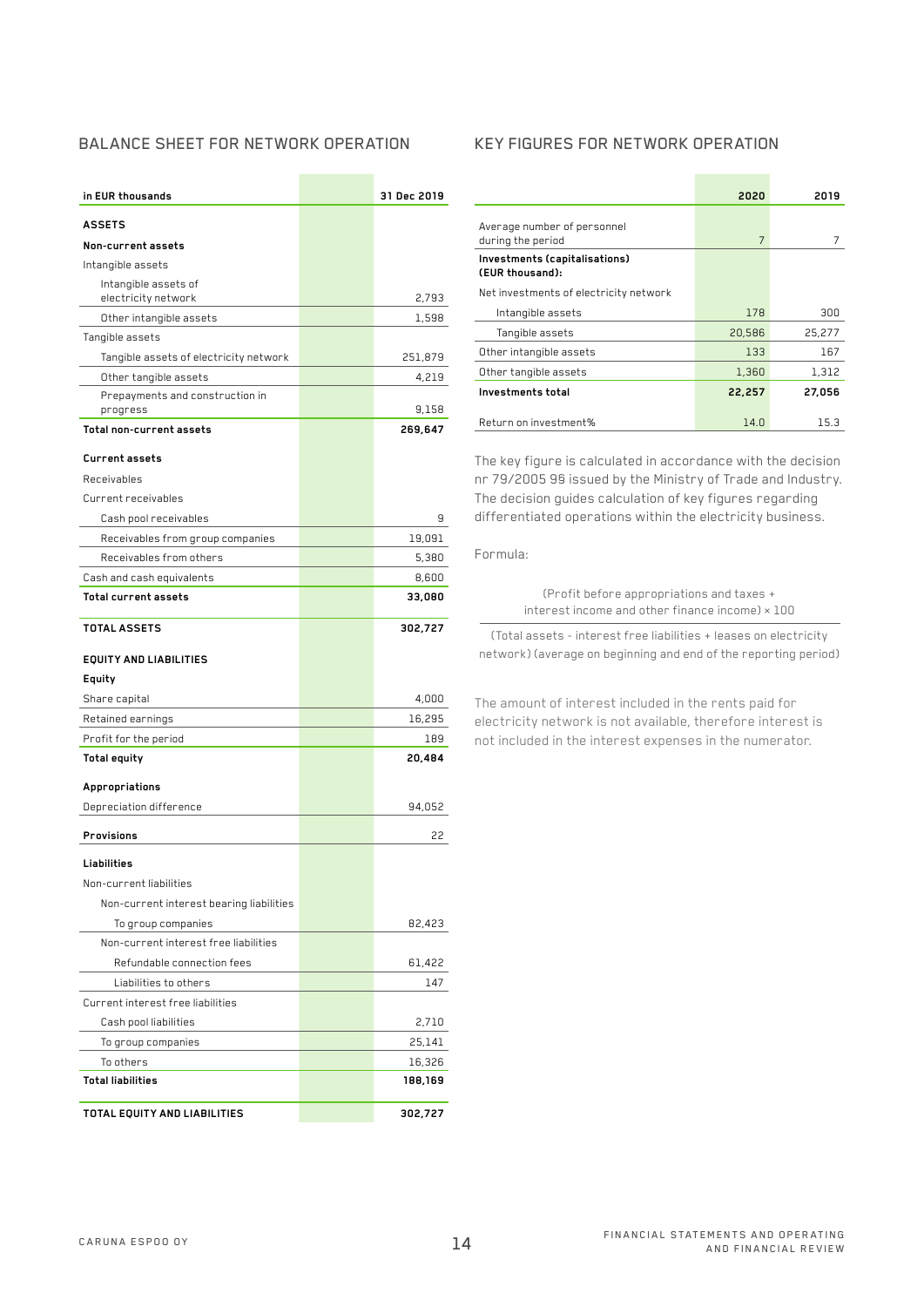## Signatures to the financial statements and operating and financial review

Espoo, 10 March 2021

Matti Ruotsala *Chairman of the Board* James Adam *Member of the Board*

Jouni Grönroos *Member of the Board* Matthew Liddle *Member of the Board*

Fredrik Lundeborg *Member of the Board* Michael McNicholas *Member of the Board*

Laura Tarkka *Member of the Board* Tomi Yli-Kyyny *Managing Director*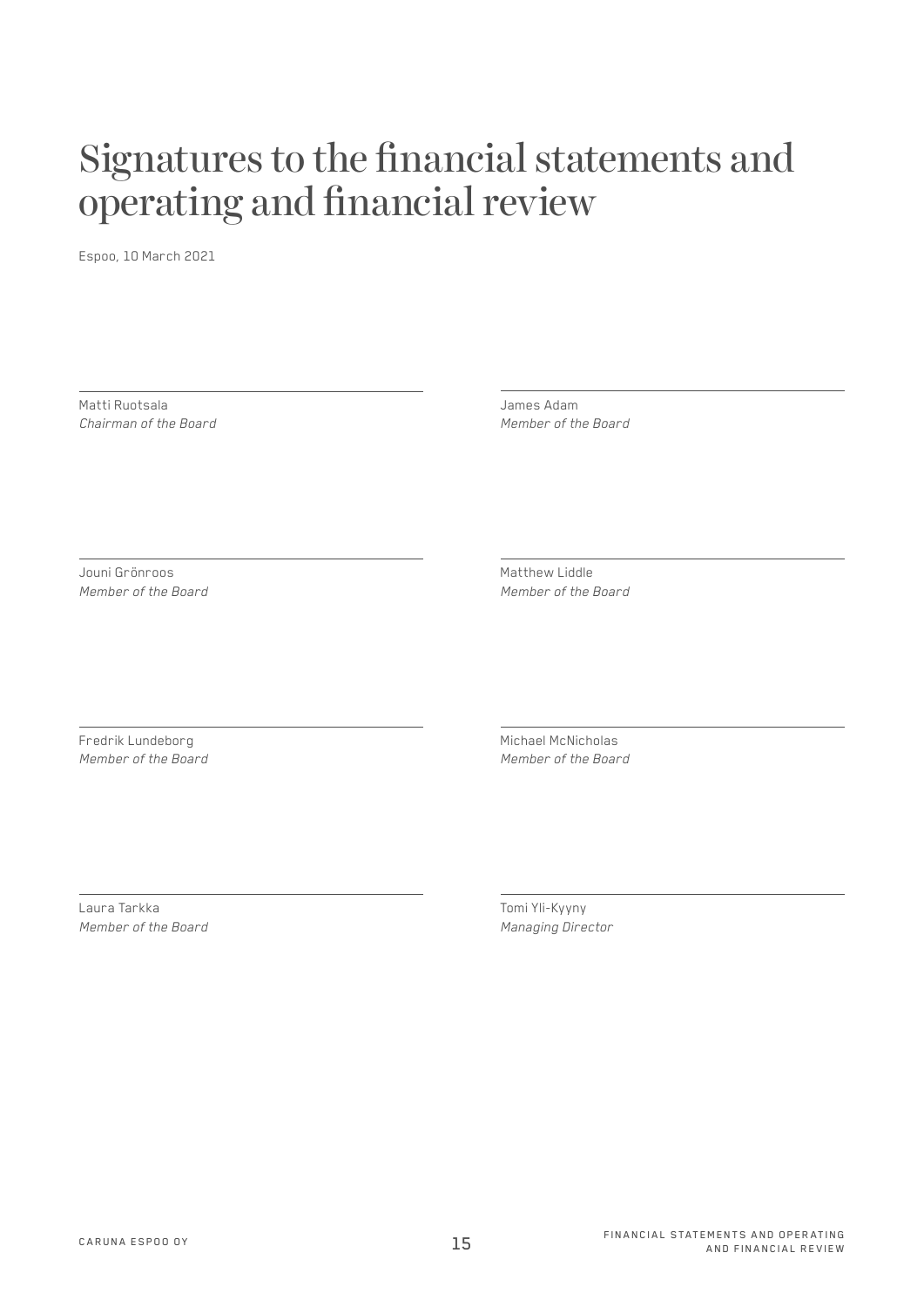# Auditor's note

An auditor's report based on the audit performed has been issued today.

Espoo March 2021

Deloitte Oy Audit Firm

Reeta Virolainen *APA*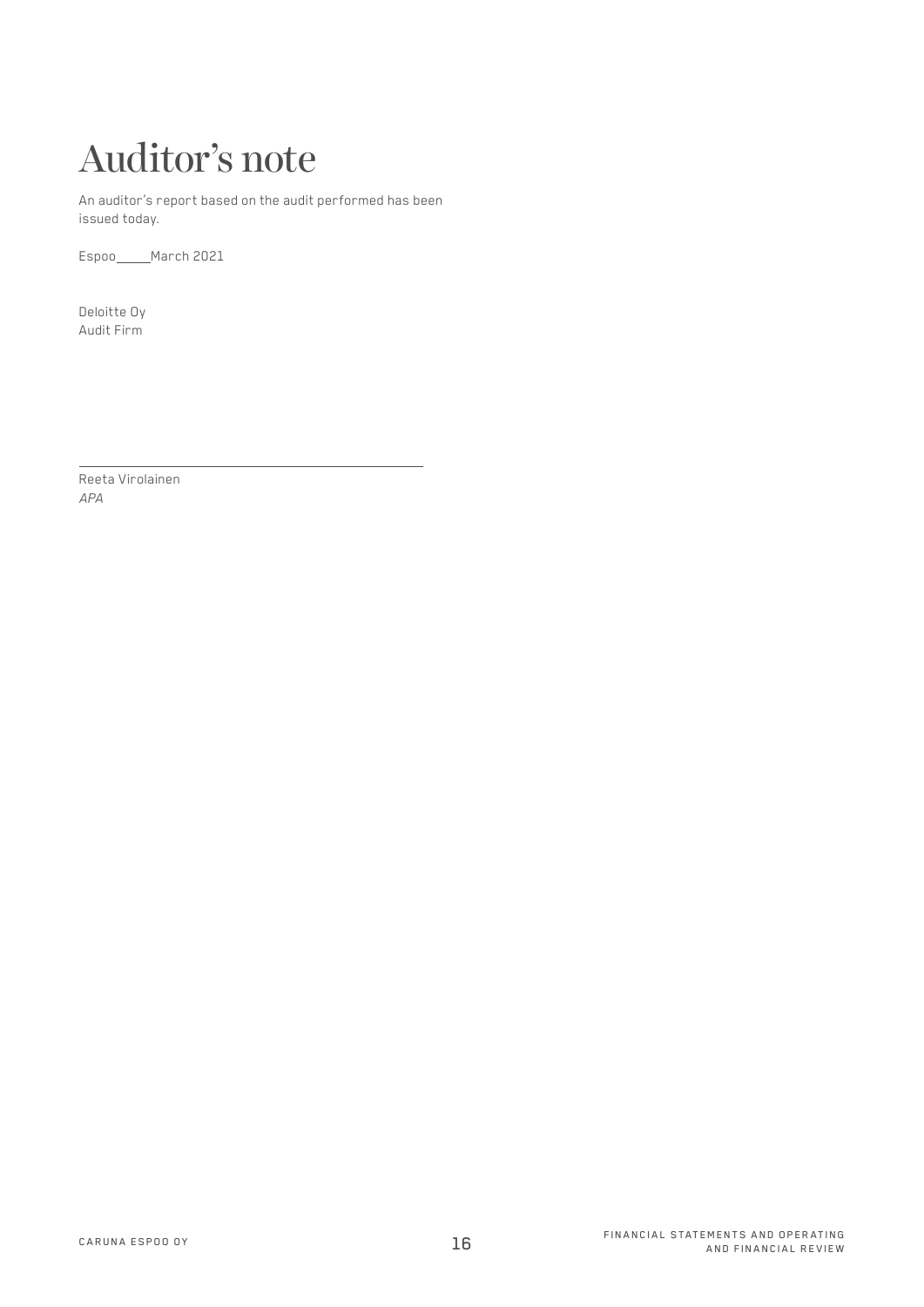## List of ledgers, types of vouchers and their archiving methods

Method

|                               | Operating and financial review<br>and financial statements | Bound book     |
|-------------------------------|------------------------------------------------------------|----------------|
|                               | Note vouchers                                              | Electronically |
| <b>Balance specifications</b> |                                                            | Electronically |
|                               | Accounting documents                                       |                |
|                               | Income statement and<br>balance sheet                      | Electronically |
|                               | General ledger                                             | Electronically |
|                               | Journal                                                    | Electronically |
|                               | Supporting ledgers                                         |                |
|                               | Trade debtors ledger                                       | Electronically |
|                               | Trade creditors ledger                                     | Electronically |
|                               | Payroll accounting                                         | Electronically |
|                               | Property, plant<br>and equipment                           | Electronically |
|                               | Commitments                                                | Electronically |
|                               | Voucher types                                              |                |
|                               | Bank vouchers                                              | Electronically |
|                               | Adjusting journal entries                                  | Electronically |
|                               | Trade debtors ledger                                       | Electronically |
|                               | Trade creditors ledger                                     | Electronically |
|                               | Payroll vouchers                                           | Electronically |
|                               | Ledger of property,<br>plant and equipment                 | Electronically |
|                               | Vouchers for<br>travel expenses                            | Electronically |